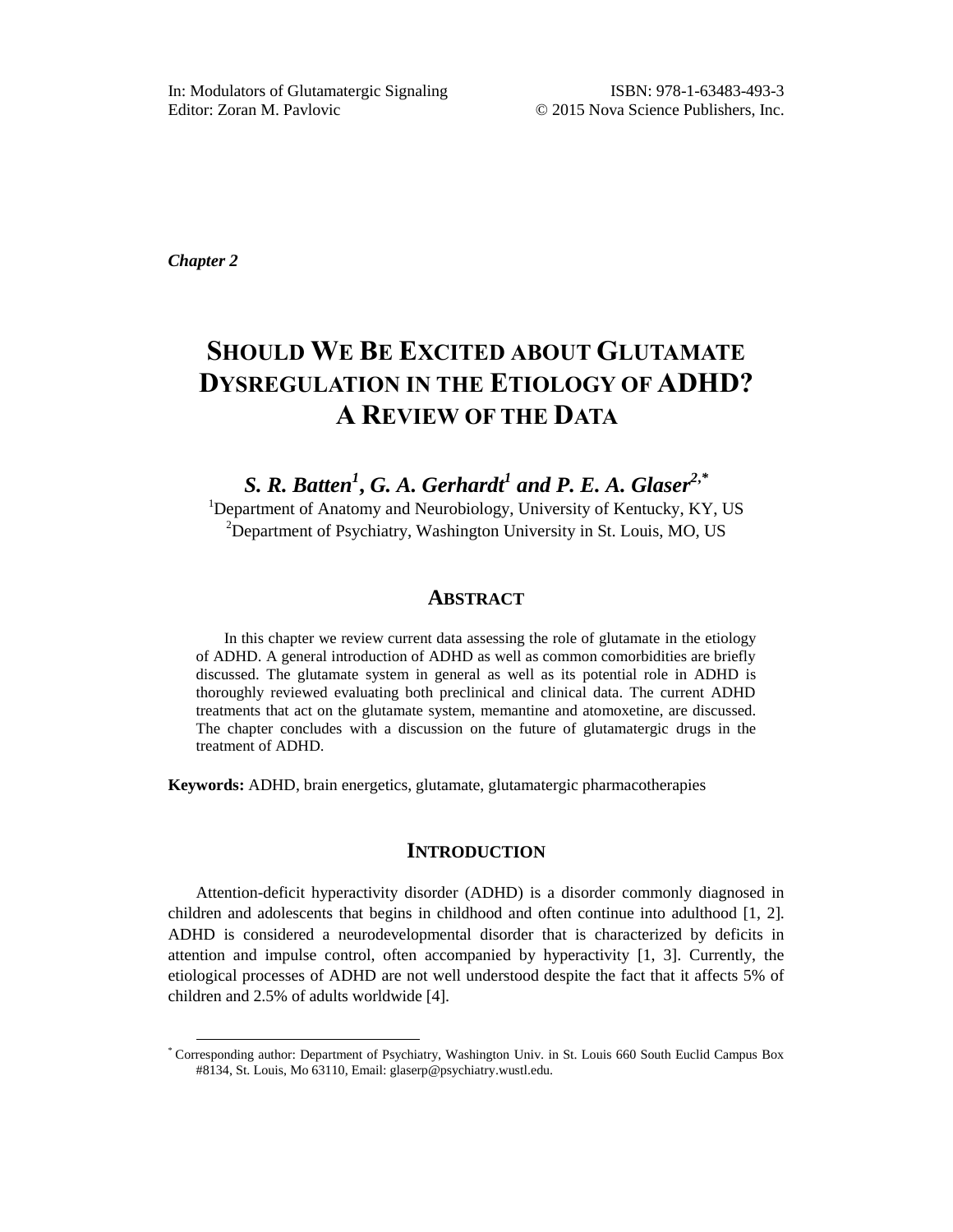Historically speaking, the earliest reference of ADHD or a ‗disease of attention' is rumored to be by Shakespeare in his play *King Henry VII* [1]. However, a better-documented report was in 1902 by the English physician, George Still, who focused on clinical aspects of those with ADHD-like symptoms and argued that there were certain traits similar in all those who seemed to have this 'disorder' [5]. Through the years ADHD has had several different nomenclatures and diagnostic criteria [1]. Currently, the DSM-V denotes three presentations of ADHD including inattentive (ADHD-PI), hyper-active/impulsive (ADHD-HI), and combined (ADHD-C) [4]. The DSM-V also established more 'adult relevant' symptoms as well as the classification system for severity as mild, moderate, and severe [4].

Regardless of the nomenclature used throughout the years, it has been hypothesized for decades that ADHD is a heterogeneous disorder involving interactions between genetics and the environment [6, 7]. Environmentally speaking, positive correlations are observed between ADHD and lower socioeconomic status, parent criminality, parental mental health, fetal exposure to alcohol, and maternal smoking as well as many other factors [1, 8, 9]. From a genetic standpoint most genes associated with ADHD seem to be related to malfunctions in several neurotransmitter systems with the most studied being those associated with the dopaminergic, noradrenergic, and serotonergic systems [9, 10, 11, 12].

More recently, evidence suggests that genetic and neurobiological issues related to the glutamate system may be a contributing factor in the etiology of ADHD [13, 14, 15, 16]. Here we will outline comorbidities associated with ADHD as well as discuss the glutamate system in general, review data supporting the role of glutamate in ADHD, discuss current glutamatergic pharmacotherapies, and discuss future perspectives on glutamatergic drugs in meliorating the symptoms of ADHD.

# **ADHD COMORBIDITIES**

In a study assessing children and adolescents referred for ADHD, comorbidity ranged from ten to fifty percent for other common psychiatric disorders of youth [17]. Another study found roughly 62% of ADHD patients are likely to have one or more comorbidities and 35% of patients are likely to have two or more psychiatric comorbidities [18]. However, no differences in comorbidities seem to exist between males and females diagnosed with ADHD [18].

The main psychiatric conditions that accompany ADHD include disruptive behavior disorders (30-50%), depression (15-20%), anxiety disorders (25%), learning disabilities (10- 15%), and substance abuse disorders (9-40%) [19]. Of the disruptive disorders, a strong association is seen with ODD/CD [18]. Also, those with comorbid ADHD and major depression are more likely to develop bipolar disorder later in life [20].

There is no difference in comorbidity rate between males and females with ADHD however there are differences in the type of diseases comorbid with ADHD between the sexes [18]. Specifically, males are more likely to have externalizing-only disorders (i.e., ODD/CD) and females internalizing-only disorders (i.e., anxiety) [18]. Thus, ADHD is a disorder that is likely to be accompanied by a myriad of other disorders. These comorbid data should be considered when thinking of the glutamatergic system's role in ADHD and how the glutamate system may promote other psychiatric disorders.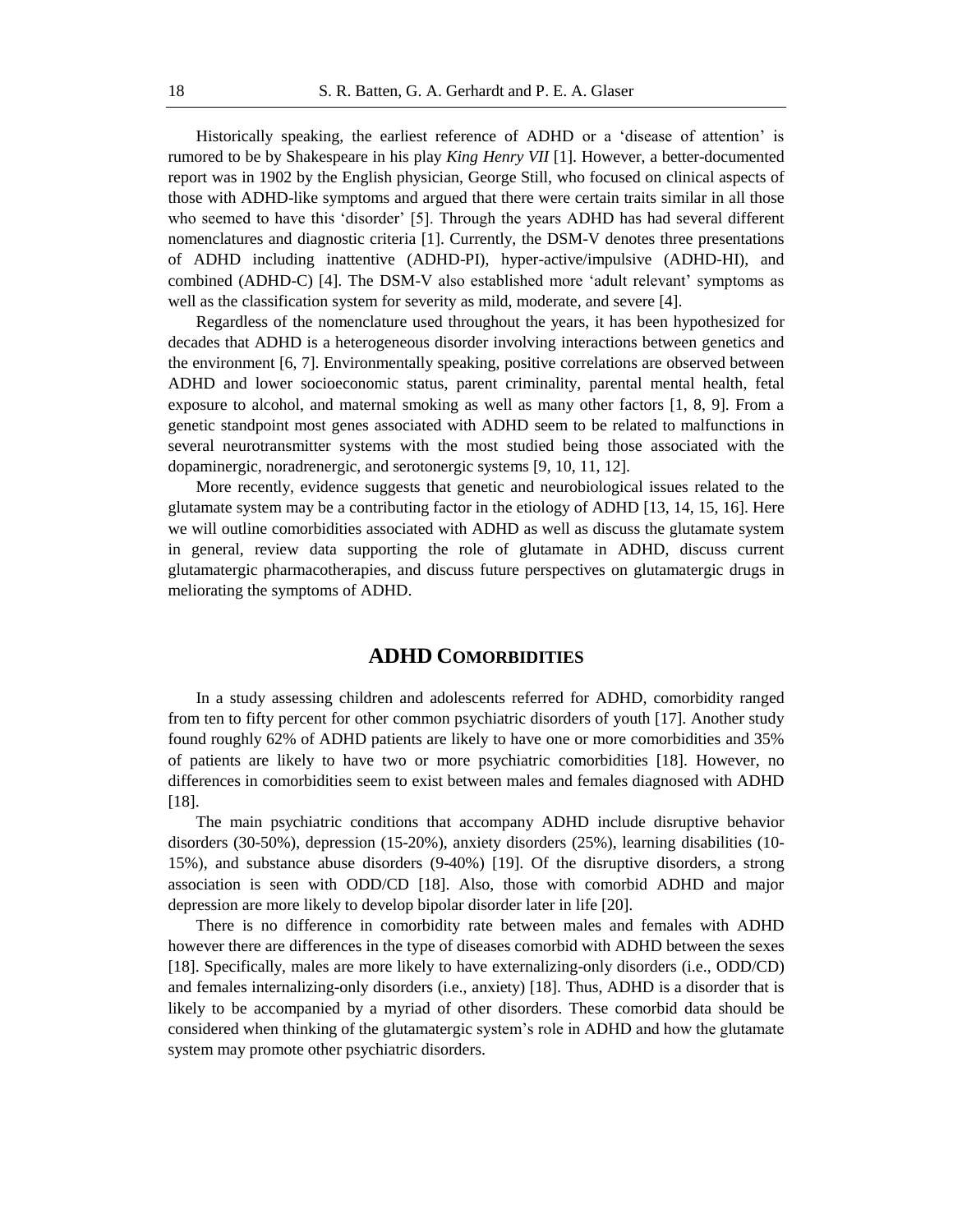# **ADHD AND THE GLUTATMATE SYSTEM**

Several studies have shown issues with the prefrontal cortex (PFC) as well as other 'higher level' circuits in the brain in those with ADHD [21-23]. Considering the many glutamatergic projections to the PFC, as well as to other cortical regions, it is no surprise that researchers have begun exploring the glutamate system in those with ADHD [23]. Glutamatergic changes in human ADHD have also stimulated preclinical work on glutamate and ADHD [14, 24]. Thus, it is becoming apparent that dysregulations in the glutamate system may be one key etiologic factor in ADHD. In this section we will examine general aspects of the glutamate system as well as potential glutamatergic dysfunctions seen in ADHD.

# **Glutamate System Basics**

Glutamate is the major excitatory neurotransmitter in the CNS [25]. Glutamate is synthesized in the nerve terminals of glutamatergic neurons from two major sources: αketoglutarate produced from the TCA cycle or from glutamine shuttled to neurons from glial cells  $[26-28]$ . In neuron terminals  $\alpha$ -ketoglutarate and glutamine are enzymatically synthesized into glutamate and packaged into synaptic vesicles in an energy dependent fashion via vesicular glutamate transporters (VGLUT) [29].

Once packaged, glutamate can then be released into the synaptic cleft, in a  $Ca^{2+}$ dependent manner, upon the firing of an action potential [30, 31]. Once glutamate is released it is free to: (1) bind to pre and post-synaptic receptors, (2) be taken up by glial cells in a Na<sup>+</sup> dependent fashion, (3) be actively transported into presynaptic neurons and repackaged, (4) diffuse away from the synapse [27, 28, 32].



Figure 1. Glutamatergic synapse simplified. Once glutamate is released from the presynaptic neuron it is free to bind pre and post ionotropic and metabotropic receptors or be taken up by high affinity EAATs on glia cells in a Na<sup>+</sup> dependent fashion. Binding to AMPA, NMDA, Kainate, or mGluR1, 5 receptors will cause excitation. Binding to mGluR2, 3, 4, 7, 8 receptors causes cellular inhibition.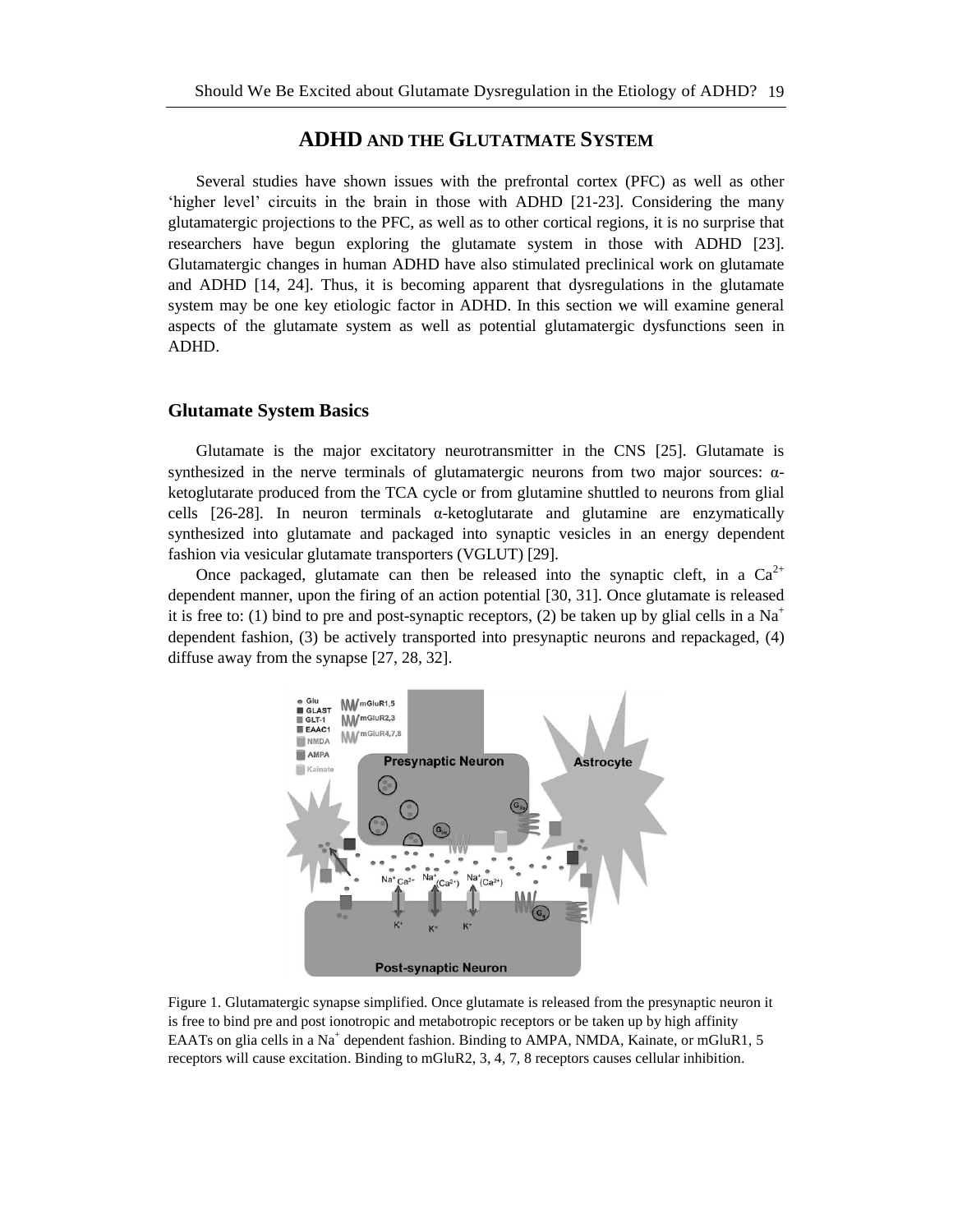In the synaptic cleft glutamate may bind to ionotropic receptors (NMDA, AMPA, Kainate), presynaptic inhibitory metabotropic receptors (mGluR2, 3, 4, 7, 8), and/or postsynaptic excitatory metabotropic receptors (mGluR1, 5) [30, 33, 34]. Approximately 90% of glutamate is taken up by astrocytes either by excitatory amino acid transporter 1 or 2 (EAAT 1 and EAAT2 respectively) [33-35]. Glutamate can also be taken up by neurons via EAAT3-5 although this seems to be a secondary process for this neurotransmitter system [33-35]. See Figure 1 for a simplified diagram of the glutamate synapse.

# **Bridging Old and New Thoughts about Neural Signaling in ADHD**

Researchers became further interested in glutamate dynamics in the PFC in those with ADHD after realizing the reciprocal modulatory nature between these glutamatergic circuits and the dopamine system (the system historically most widely studied in ADHD) [14]. Specifically, glutamate projections from the PFC project to dopamine rich areas such as the striatum, nucleus accumbens, ventral tegmental area (VTA), and substantia nigra [33, 37]. Dopamine projections from the VTA and nucleus accumbens also project to the PFC [33, 37]. Thus, malfunctions in either of these systems could cause dysregulations in in the other [14].

Studies have shown that the NMDA receptor is crucial in stimulating dopamine neurons in the VTA and substantia nigra [38, 39]. Also, there is evidence that D2 receptor activation may inhibit the excitatory effects of NMDA receptors [40]. Similarly, D4 receptor activation may decrease the excitatory response of AMPA receptors in PFC pyramidal neurons [41]. Thus, glutamatergic dysregulations in ADHD may be as detrimental as those seen in the dopamine system and therefore normalization of this system may help alleviate symptoms seen in ADHD.

## **ADHD and Glutamate: Evidence from Human Studies**

Decreased functioning of the PFC and subsequent deficits in cognitive functioning including working memory has been observed in those with ADHD [42, 43]. An MRI study has shown that there is an increase marker for glutamate in the anterior cingulate cortex of those with ADHD compared to controls [23]. There is also evidence that treating children with medications know to meliorate the symptoms of ADHD decreases glutamate levels in the striatum and PFC [44]. While this research is promising, there is not robust clinical data on the role of glutamate in ADHD. However, more data from preclinical models are suggestive of glutamate dysfunctions in this disorder.

#### **ADHD and Glutamate: Evidence from Animal Research**

The spontaneously hypertensive rat (SHR) is the most widely used model of ADHD specifically for studying ADHD combined type [45, 46]. The SHR shows attention deficits, hyperactivity, and impulsivity in motor movements [47-49]. While this model has been widely used in studying ADHD pathology there are recent arguments about how well this animal model translates to the human disease, what animal models may represent other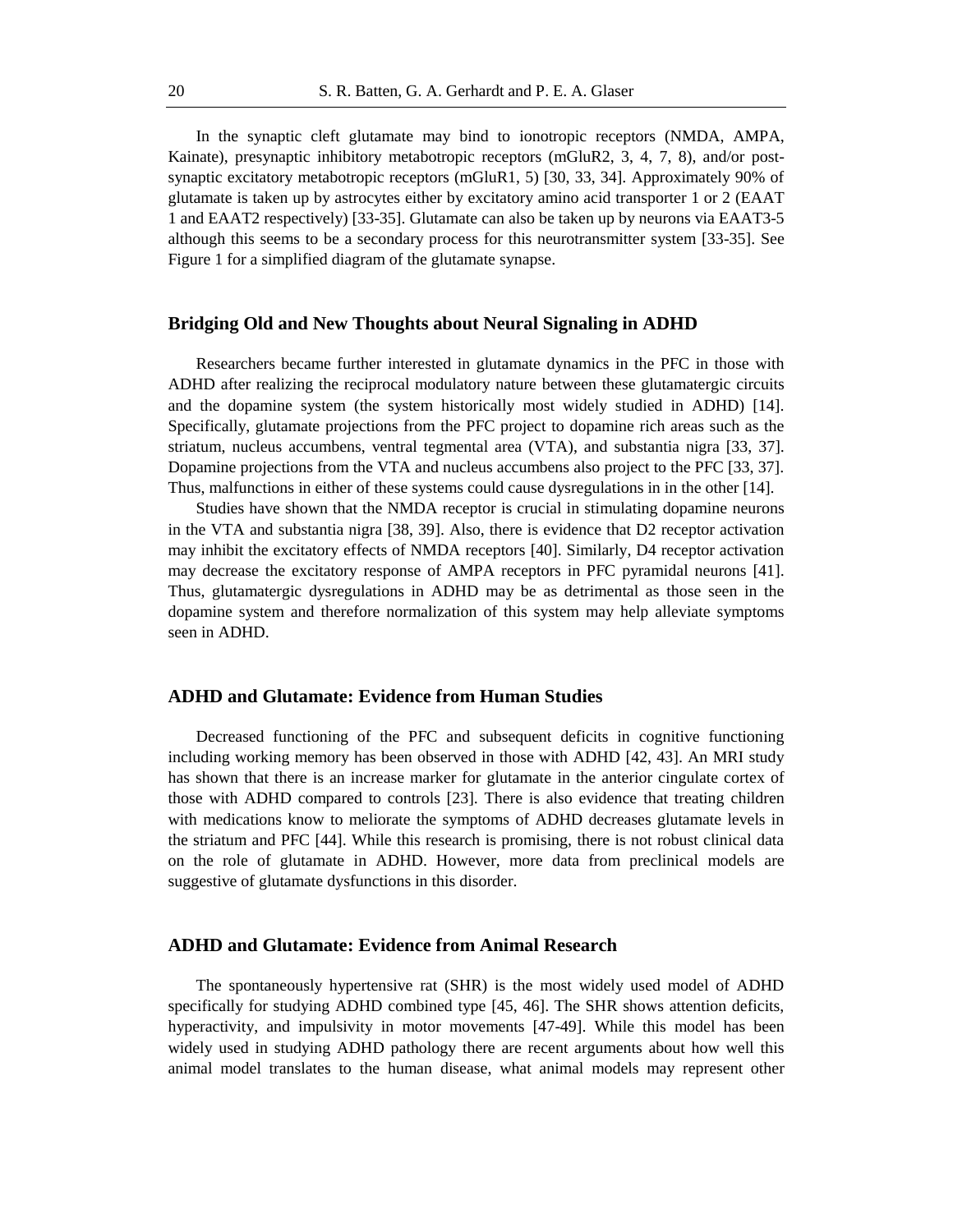subtypes, and what the appropriate control should be in experiments [50]. That being said, most agree that the SHR from Charles River (SHR/NCrl) is the most appropriate animals model for ADHD-C, the Winstar-Kyoto from Charles River (WKY/NCrl) is best suited as a model for ADHD-PI (predominately inattentive type), and that the WKY from Harlan (WKY/NHsd) is the most appropriate control with the outbred Sprague-Dawley (SD) being another potential control [46, 51-53]. Several different studies have shown glutamate dysregulation in these animals.

Studying glutamate dynamics, specifically in the PFC, seems to be particularly important in understanding the etiology of ADHD [21-23]. Evidence from our lab has shown a significant increase in KCl-evoked glutamate release in regions of the PFC, the cingulate and infralimbic cortices, in the SHR compared to the WKY [24]. It is worth noting that evidence suggests that the cingulate cortex may regulate emotions in humans as well as be a primary center for motivation [54, 55]. On the other hand the infralimbic region seems to be related to attentional focus as well as attentional set-shifting [56]. Note that the defecits with tasks related to the aforementioned brain areas are often seen in ADHD [57-59].

Data collected also suggest that glutamate release may be increased in the striatum of the SHR compared to the WKY [24]. This finding may relate to ADHD in that the striatum is related to movement and reward circuitry both of which seem to be disrupted in ADHD [60, 61]. It also takes a significantly higher volume of ejected glutamate to achieve similar peak amplitudes in SHR rats compared to WKY control suggesting uptake may be faster in the PFC of SHRs; this may be a potential compensatory response to increased vesicular glutamate release in this area [24]. Considering the differences seen above in anesthetized rats our lab has also attempted to assess glutamate dynamics in freely-moving animals.

Evidence suggests that tonic glutamate concentrations are higher in SHR animals compared to WKY rats regardless of treatment with methylphenidate [24]. Specifically, higher tonic levels were seen in the cingulate, prelimbic, and infralimbic cortices compared to WKY [24]. Similarly, tonic glutamate levels are increased in the PFC of both intermediate and chronically treated methylphenidate animals compared to SHR saline controls [24]. Further, phasic glutamate was decreased in SHR rats treated chronically with methylphenidate compared to SHR rats treated with saline [24].

It is worth noting that the type of phasic signal seen in the animals in this experiment differed between strain and treatment [24]. Specifically, SHR's treated intermediately with methylphenidate had more rapid, multi-peaks compared with WKY's treated with methylphenidate [24]. However, when treated chronically with methylphenidate, the SHR rats had more slow phasic events compared to SHR saline controls [24]. Overall, these freelymoving data suggest that there are dynamic changes in PFC tonic and phasic glutamate levels in the SHR treated with a well know dopamine acting drug often prescribed to those with ADHD.

More 'indirect measures' have also shown differences in glutamate signaling in the SHR. For example, there is evidence that NMDA receptor activation resulted in less calcium influx in SHR PFC slices compared to those obtained from WKY [62]. Glutamate applied to SHR PFC slices also showed an increase in norepinephrine release by activation of NMDA receptors compared to WKY controls [63].

Increased glutamate levels have also been shown to stimulate release of dopamine in the substantia nigra of SHR rats compared to WKY controls suggesting that there may be altered regulation of dopamine by glutamate in the SHR [39]. Further, mice with inactivation of the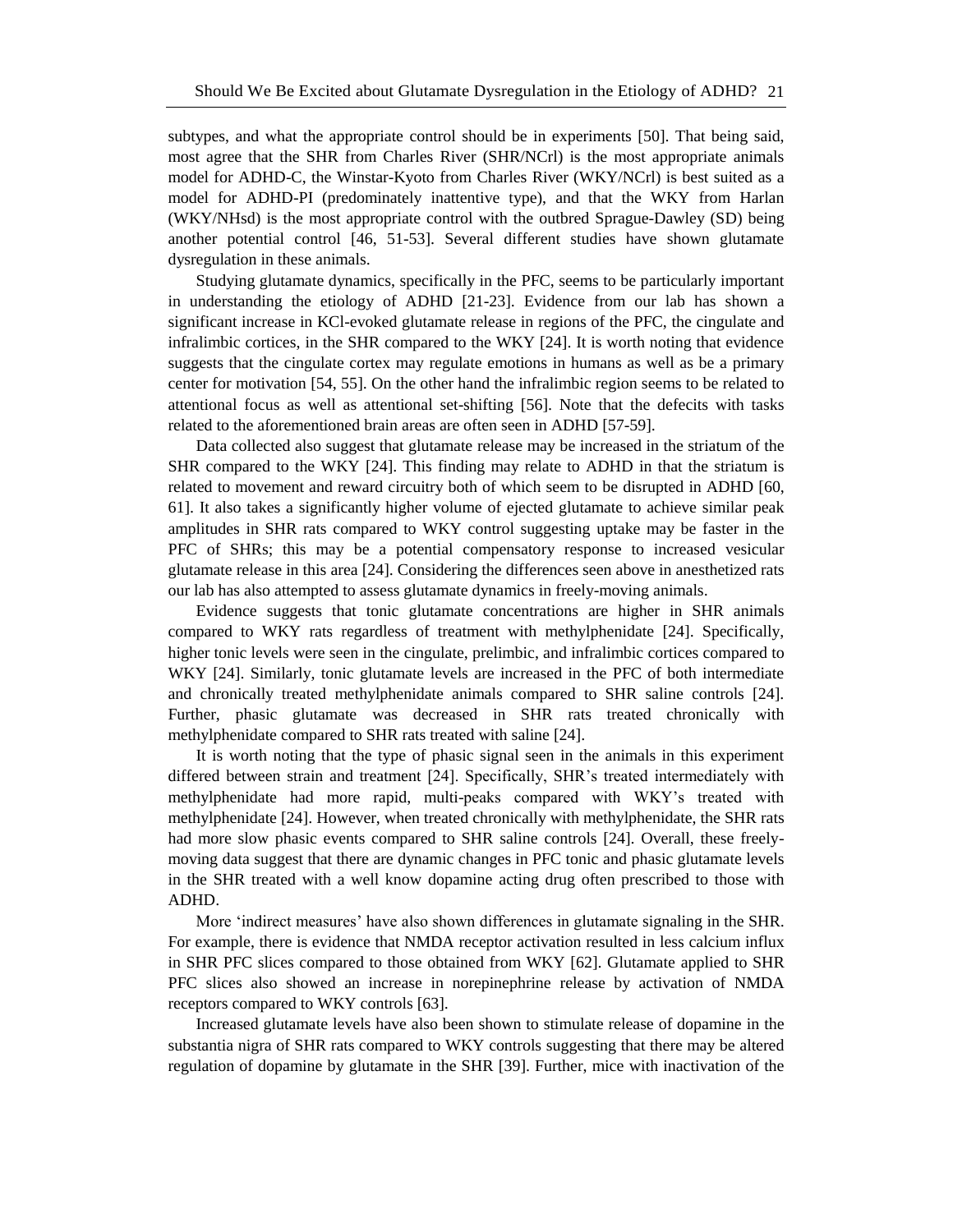dopamine transporter showed increased hyperactivity when administered NMDA antagonists and the hyperactivity decreased when given drugs that increased glutamate signaling [64, 65]. Neonatal 6-hydroxydopamine lesions in rats caused dose dependent decreases in D4 receptors and increases in glutamate transporters in the striatum [66]. All of this data further suggests tightly coupled interactions between the glutamate and dopamine systems in ADHD [66]

Inactivation of mGluR5 increases hyperactivity in mice [67]. Further, impairment of presynaptic mGLuR7 receptors using MMPIP in the prelimbic cortex decreased visuospatial attention [68]. However, in this same study no other NMDA antagonists used or mGluR2/3 inhibitors caused any changes in impulse control when infused into the prelimbic or infralimbic areas [68]. Nevertheless, considering the above, mGluR drugs may work to normalize glutamatergic signaling. Namely, agonist of mGluR receptors may normalize the glutamatergic system and behavior in these animals [69]. Along with this, downstream effectors of mGluRs may be dysregulated in ADHD as well.

 $Ca^{2+}/c$ almodulin-dependent protein kinase II (CaMKII) and protein kinase C (PKC) signaling in the PFC in glutamatergic neurons may contribute to ADHD symptomology. CaMKII and PKC are essential for long-term potentiation (LTP); a process highly associated with glutamatergic signaling. In fact it was found that increase in CaMKII autophosphorylation and GluR1 phosphorylation was found in the mPFC of stroke prone spontaneous hypertensive rats (SHRSP) compared to WKY controls suggesting mPFC pathology. This mPFC pathology was realated to impaired performance on both the Y maze task and a novel discrimination task [70]. Furthermore, methylphenidate treatment not only increased SHRSP performance on behavioral tasks but also decreased CaMKII autophosphorylation and GluR1 phosphorylation in the mPFC compared to WKY controls [70].

Using the 5-choice serial reaction time task (5CSRTT) it has been reported that NMDA antagonism by MK-801 in the infralimbic cortex increased impulsive responding [68]. In another study assessing the role of the glutamate system in impulsive choice (delay and probability discounting) it was found that systemic injections of MK-801 decreased discounting rate for the larger reinforcer (less impulsive) [71]. These discrepancies may be due to the different underlying processes thought to contribute to impulsive action compared to impulsive choice [72]. Regardless, these data do suggest that some kind of interaction is occurring with the glutamate system in models of impulsivity although from these studies the directionality is not clear.

#### **Glutamate, ADHD, and Genetic Correlates**

Latrophilin-3 (LRHN3), an adhesion G-protein coupled-receptor indicated in synaptogenesis and synaptic plasticity, has been shown to promote ADHD like behaviors in experimental models with loss-of-function mutation in the *LRHN3* gene [73]. Specifically, LRHN3 knockdown causes increased locomotor activity and dopamine signaling and can be rescued by drugs used to treat ADHD [74].

Fibronectin (FLRT3) is a transmembrane protein and a natural ligand of LRHN3; this binding is essential to glutamatergic signaling [75]. When FLRT3 and LRHN3 bind this action seems to regulate excitatory synapses and plasticity both pre and post-synaptically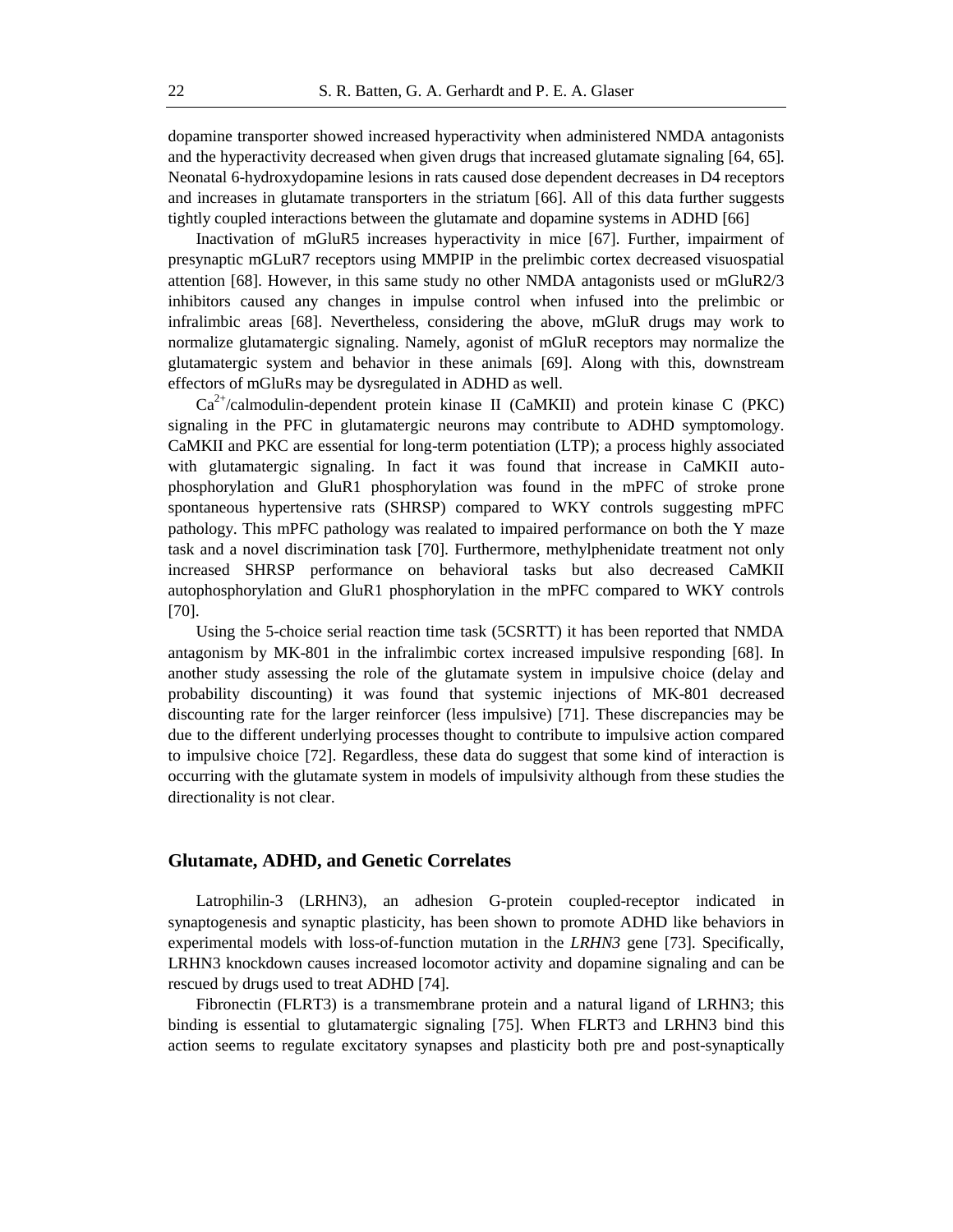[76]. Some with ADHD have been shown to contain mutations in FLRT3 further suggesting links between glutamate signaling and ADHD [77].

Mutations resulting in malfunctioned SHANK proteins may also cause ADHD symptoms [78]. SHANK proteins are synaptic multi-domain scaffold proteins of the post-synaptic density that connect receptors, ion channels, and other types of membrane proteins to actin cytoskeleton G protein-coupled pathways involved in dendrite maturation and synapse formation [79]. Gene mutations in nitric oxide synthase-1 (NOS-1), a protein closely associated with the NMDA receptor and responsible for nitric oxide generation, have been linked to ADHD behaviors and impulsivity as well [16, 80].

Mutations in several other genes including those that code for NMDA receptor subunit-2A and 2B as well as genes encoding for glial glutamate transporter EAAT1 and mGluRs have all been shown to be associated with ADHD [79, 81-83].

#### **Brain Energetics and Glutamate: A New Way to View ADHD?**

The brain is an interesting organ in the fact that it is about 2% of a human's mass but utilizes approximately 20% of its oxygen and glucose [84]. Further, unlike other organs in the body the brain can only use sugars for energy due to the blood-brain barrier [85]. Neurons are also interesting in the fact that they are mercurial in nature; they can go from quiescence to rapid firing in seconds [86]. Even more interesting is that neurons cannot store their own energy; this is a task left to glia that store energy in the form of glycogen [87]. While these aforementioned facts are generally accepted the molecule used as the primary energy source in the brain is still debated [88].

It is a well-accepted scientific fact that most of the body uses glucose as its primary energy source. While the brain does seem to use glucose to some degree evidence suggest that lactate may be used more frequently as an energy source by the brain [88]. The balance and shuttling of glucose and lactate in the brain is tightly performed and regulated by neuron-glia coupling [89].

Glucose is transported into the brain through blood vessels and into astrocytes via glucose transporters (GLUT1) [89]. Glucose is then transformed into glucose-6-phosphate then either enzymatically transformed into glycogen via glycogen synthase or turned into pyruvate then lactate via pyruvate kinase and lactate dehydrogenase respectively [88, 89]. Lactate can then be shuttled out of astrocytes via monocarboxylate transporter 4 (MCT4) and shuttled into neurons via MCT2 [88, 89]. Once lactate is in neurons it is then transformed back into pyruvate and taken up by mitochondria for use in the TCA cycle (Figure 2) [88, 89].

It has been shown that there is tight coupling between glutamate signaling and lactate shuttling [89]. Evidence suggests that when glutamate is release from neurons and taken up by glia via EAATs that this  $Na<sup>+</sup>$  dependent process causes lactate to be released to neurons to further support their firing [89]. Also, memory formation, a process highly associated with glutamate, also seems to be associated with lactate [90, 91]. Research shows that blocking lactate transport in the brain may inhibit memory formation [90, 91]. Also, lactate but not glucose could ‗rescue' this loss of memory [91]. Further, evidence suggest that beyond lactate's inherent energy properties is may also serve as a second messenger for potentiating LTP likely by regulating the redox state of neurons [92]. Considering this research, there is ample evidence to suggest that the dysregulations in brain energy can directly affect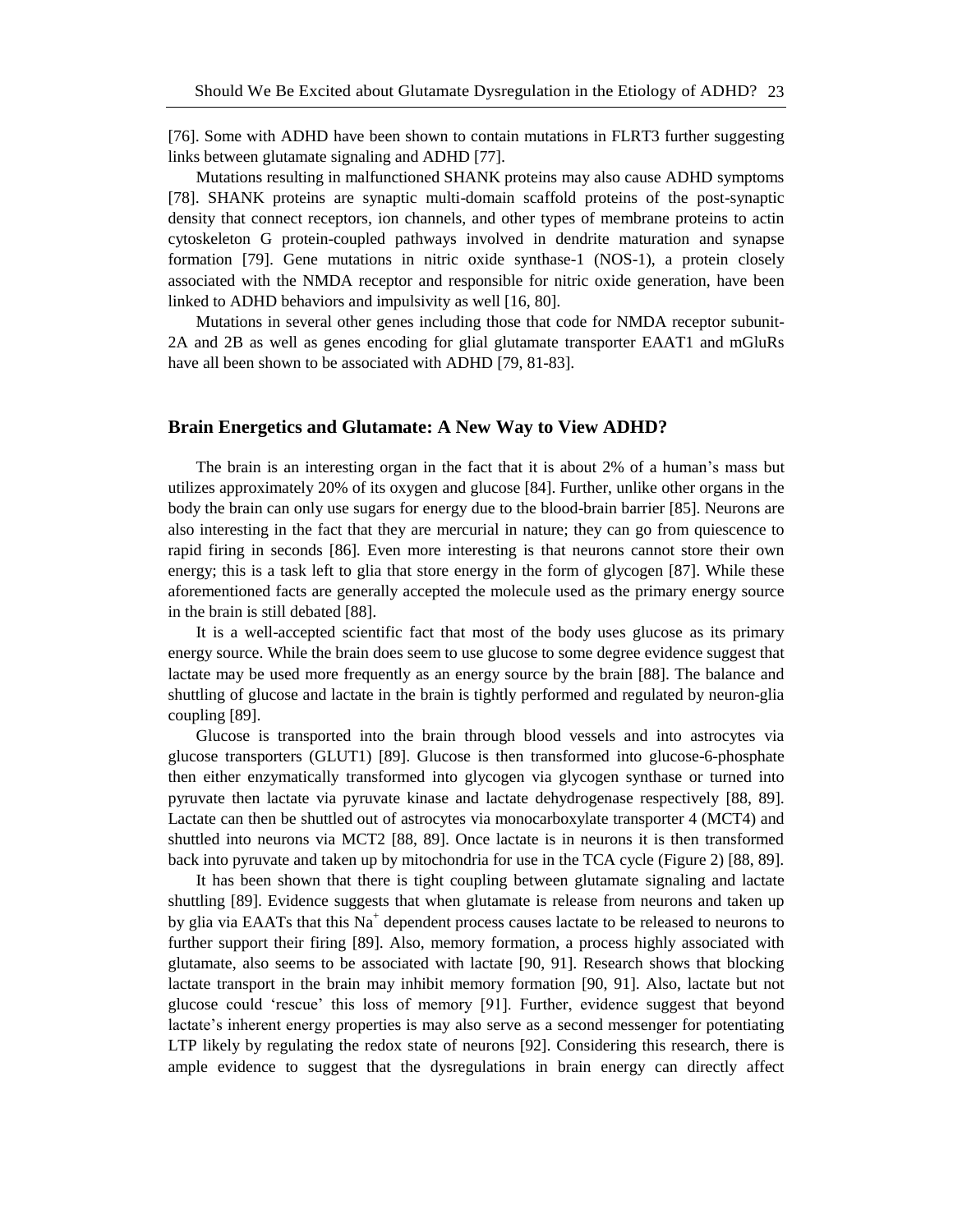

glutamate signaling. Thus, insufficiencies in how the brain acquires energy could directly affect neurotransmitter systems and cause disease.

Figure 2. The Astrocyte Neuron Lactate Shuttle. Glucose is transported into the brain through blood vessels and into astrocytes via glucose transporters (GLUT1). Glucose is then transformed into glucose-6-phosphate (G-6-P) then either transformed into glycogen or into lactate. Lactate can then be shuttled out of astrocytes via monocarboxylate transporter 4 (MCT4) and shuttled into neurons via monocarboxylate transporter 2 (MCT2). Once lactate is in neurons it is then transformed into pyruvate and taken up by mitochondria for use in the TCA cycle.

Energetics and astrocytic control of glucose was proposed as a possible etiology for ADHD by a review paper in 2001 [93]. More recently some research has shown that lactate hypo-function in the brain can cause aberrant neuronal firing promoting the symptoms seen in ADHD [94]. In their elegant paper Killeen et al. (2013) proposed the behavior neuroenergetics theory of ADHD. The neuroenergetics theory assumes brain lactate hypofunction in those with ADHD and uses the lactate-neuron shuttle as a 'bottle neck' in neuronal energy acquisition. Using the neuroenergetics theory, with the help of the neuroenergetics mass-action model, these authors derived equations tying neuron physiology to behavior [94].

This model inferred that those with ADHD could only bring approximately 75-80% of their neurocognitive energy to exhibit on tasks [94]. Further, ADHD individuals could only allocate approximately 85% of their cognitive resources to behavioral tasks compared to controls [94]. Even more impressive then the aforementioned was that parameters derived from the model predicted performance on behavioral tasks suggesting that brain lactate levels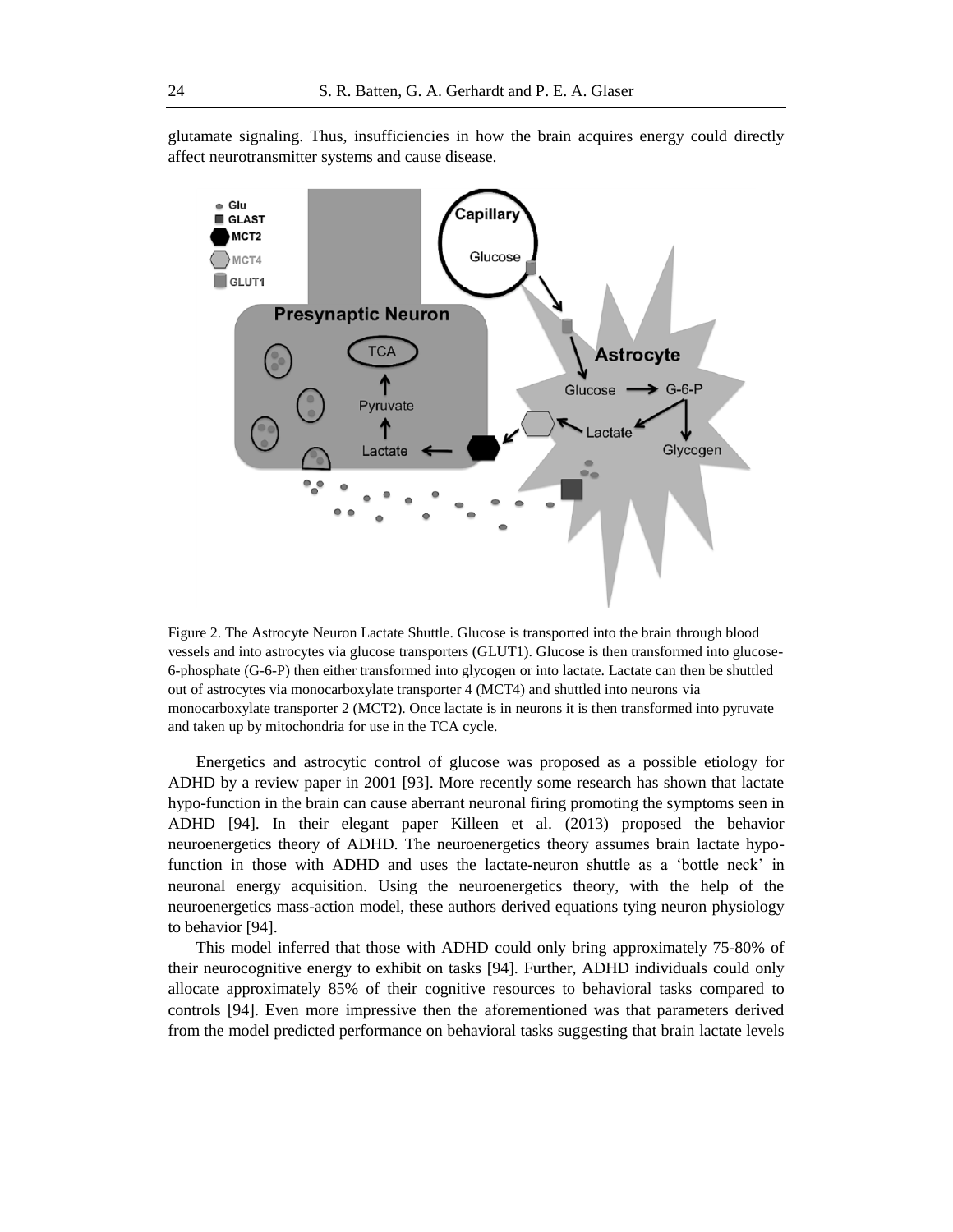are predictive of behavioral outcomes [94]. This fact alone suggests hypo-energetics and changes in glutamate signaling may be very important in the etiology of ADHD.

Other researchers have also found a link between brain energetics, neurotransmitter dysregulations, and ADHD. For example, MRI studies suggest that the ability of those with ADHD to ‗summon' glucose for oxidative metabolism is impaired in the fronto-parietal system compared to typically developing controls [95]. Further, some data support that those with ADHD may have enzyme deficiencies related to energy supply and that these deficiencies may cause developmental delays in the fronto-striatal circuitry [96]. Evidence also suggests that those with ADHD may require more brain energy than controls to function due to inefficient neural networks lacking full myelination [97].

Dysfunctional GABAergic fibers are also implicated in promoting impulsivity in those with ADHD due to lack these interneurons to inhibit upper motor neurons [98]. This GABAergic dysfunction may be caused by lack of energy supply; this is especially relevant when considering that fast-spiking GABAergic neurons may fail to completely inactivate their sodium channels upon action potential firing thus allowing two times the amount of sodium to enter the cell [99]. This larger intake of sodium then increases the ATP needed for GABA cells to adequately restore membrane potential thus this may making these cells especially vulnerable to energy insufficiencies [94].

N-Acetylaspartate (NAA) levels, a neuro-specific energy storage molecule important for energy metabolism and myelin sheath formation, is altered in ADHD [100-102]. Evidence suggests that treatment with methylphenidate increased NAA levels in the anterior cingulate cortex in those with ADHD [103]. Considering that the anterior cingulate cortex is essential in error processing and learning from mistakes (a deficit seen in those with ADHD) this increase in the energy metabolite NAA may be crucial to ADHD symptoms [104]. The implication of NAA levels in ADHD etiology is even more pronounced when we again consider that neurons in the ADHD brain may be slower processing, more energy insufficient, and variable due to lack of myelination [97, 105, 106].

It is worth noting that there is evidence against lactate as an energy source for neurons, glutamate-lactate coupling, and energy deficits in those with ADHD [107, 108]. However, considering the overwhelming evidence for a relationship between energy dynamics, glutamate, and ADHD it is likely that issues with brain energy may be a primary cause of the disease and perhaps even a potential target of future medications.

# **TARGETING THE GLUTAMATE SYSTEM TO TREAT ADHD**

Recently studies have suggested that not only may the glutamate system promote ADHD pathology but also that targeting the glutamate system with pharmacological agents may normalize the system and alleviate symptoms associated with ADHD [109-111]. It is worth noting that research has currently suggested that staple treatments in ADHD such as methylphenidate and amphetamines may also affect the glutamate system indirectly [14]. However, here we will only discuss current pharmaceuticals approved/suggested to treat ADHD that act directly on the glutamate system namely atomoxetine and memantine. For each drug a brief pharmacological profile will be discussed followed by research from animal models and human studies.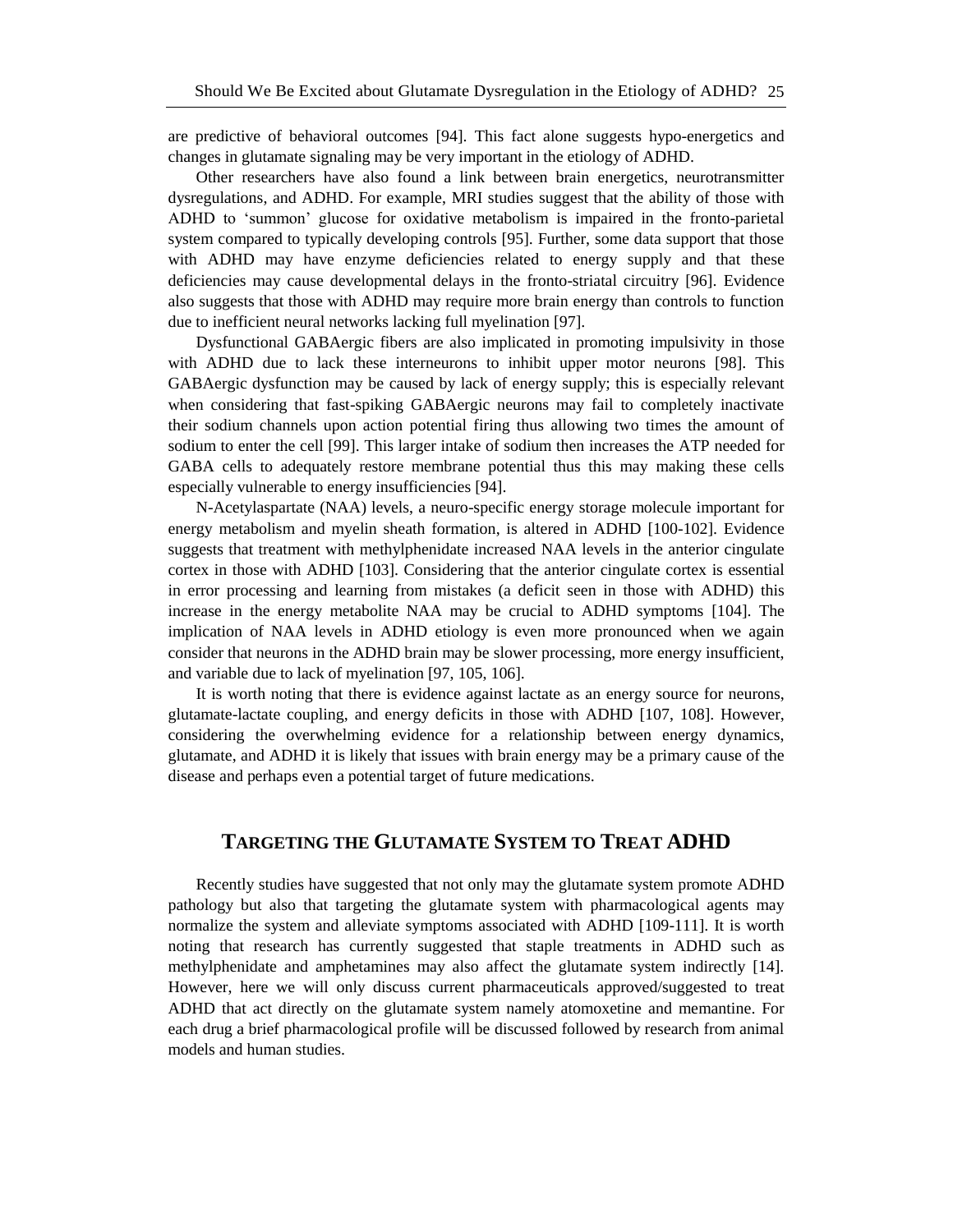#### **Atomoxetine: Basic Pharmacology**

Atomoxetine is a non-stimulant medication associated with less abuse liability than traditional ADHD treatments [112]. Further, data suggest that it is well tolerated with minimal adverse advents in children with ADHD [113]. Initially the primary mechanism of action of atomoxetine was thought to be as a blocker of the norepinephrine transporter (NET) with minimal activity at other neurotransmitter systems [114]. However, more recent evidence suggests that atomoxetine also works as a non-competitive antagonist at NMDA receptors at relevant physiological levels [115, 116]. In children and adolescents atomoxetine was absorbed with peak plasma concentrations occurring in 1-2 hours with a half-life of approximately 3 hours [117]. Generally speaking, the recommended dose of atomoxetine for children is 80 mg/day with a maximum recommended dose of 100 mg/day [118]. Atomoxetine is primarily metabolized by in the liver by CYP2D6; those who are poor metabolizers use the CYP2C19 pathway [118]. Note that it is important to assess for poor metabolism because the drug dose will need to be adjusted accordingly [118].

#### **Atomoxetine and ADHD: Evidence from Animals Models**

Several studies have been conducted using atomoxetine in animal models of ADHD and impulsivity. A recent study showed that rats with a lesion in the dorsal noradrenergic ascending bundle given atomoxetine had increased performance on the 5-CSRTT task suggesting that not only can atomoxetine decrease impulsivity but that atomoxetine's effects on the NET are not the sole reason for the drug's pharmacological efficacy [119]. A separate study also found atomoxetine to decrease impulsivity as measured by the 5-CSRTT task [120].

Contrary to the previous studies, Dommett (2014) found that atomoxetine had no effect on SHR performance in the 5-CSRTT. The author of this study suggested that lack of statistical significance could be due to poor sensitivity of the test to adequately tap into the hypothetical construct of impulsivity or that the SHR is not a good model of ADHD [121]. While these explanations cannot be completely ruled out it is worth noting that there is ample evidence to suggest that this may not be the case; however, these topics are discussed elsewhere [47, 122, 123]. It is also worth noting that Dommett (2014) had a difficult time training the SHR on the 5-CSRTT with only ten out of eighteen completing the task. Thus, there may have been an issue in the way the task was set up in this experiment that may have confounded the results.

Another study showed that atomoxetine reversed locomotor activity, impaired novel object recognition, and prepulse inhibition in impulsive mice [124]. A study assessing probability discounting in rats showed that a low dose of atomoxetine increased choice for the larger reinforcer suggesting a decrease in impulsive choice [125]. However, rats in a adjusting delay discounting procedure showed no changes in impulsivity when atomoxetine was infused into the mPFC or OFC [126]. These data suggest that these two brain regions in isolation cannot account for atomoxetine's observed effects in other studies where impulsivity was shown to decrease upon drug administration.

Using DAT knockout mice another study found that atomoxetine decreased cognitive deficits on an H maze task while having no effect on hyperactivity [127]. This suggests that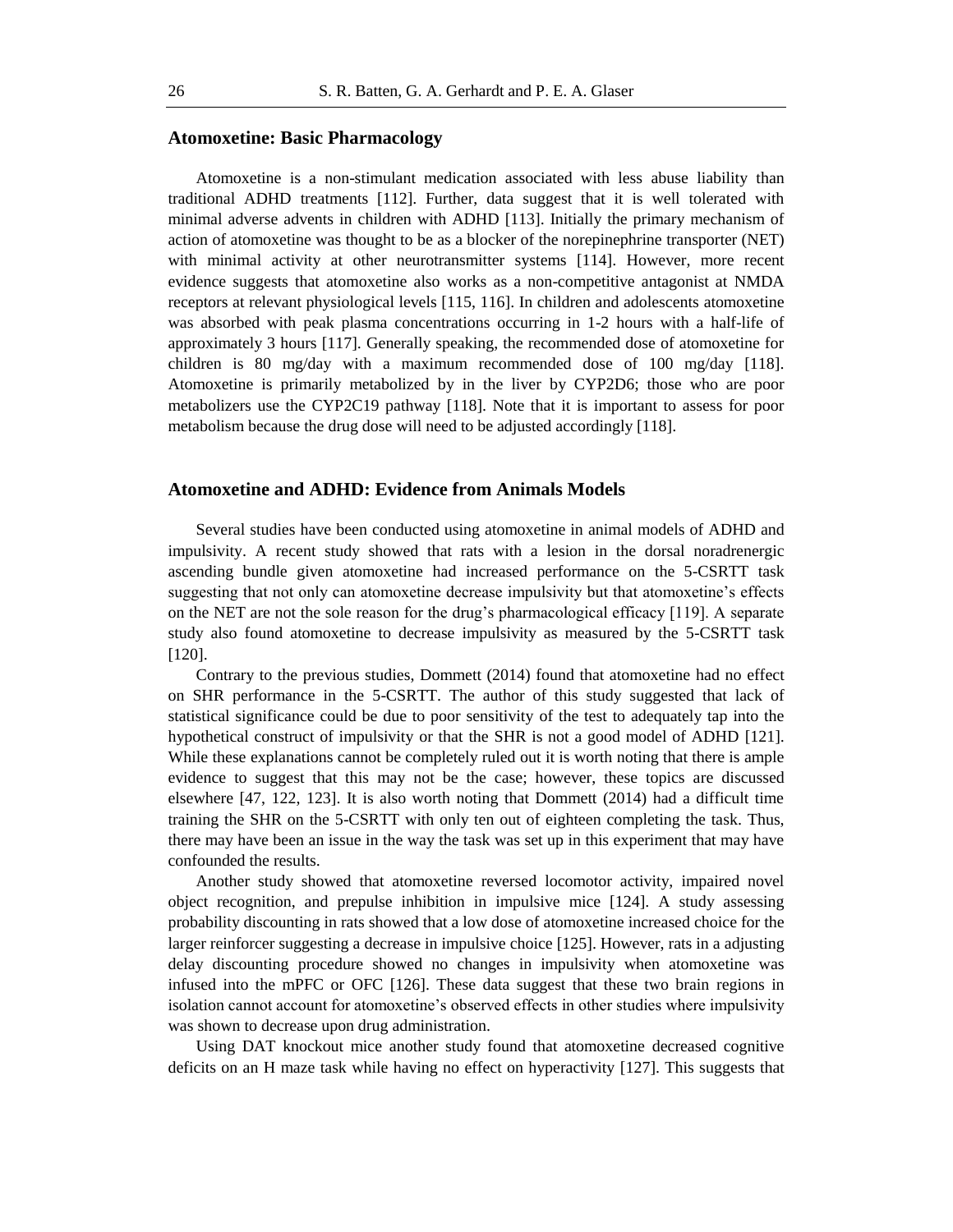atomoxetine may improve the cognitive symptoms seen in ADHD without having any action on the dopamine system; however, an effect on the dopamine system may be necessary to decrease symptoms of hyperactivity. Another study was also interested in assessing how atomoxetine may affect the dopamine system as well as how this drug may affect performance on an open field task [128].

In the Moon study SHR were divided in to four atomoxetine treatment groups: control, 1, 5, 0.25 mg/kg/day doses (oral administration). The animals were then assessed in the open field at one, two, and three-week intervals and after the experiment their D2 receptor concentration from the PFC, striatum, and hypothalamus were analyzed using immunohistochemistry. It was found that the 1 mg/kg/day dose significantly decreased open field hyperactivity in the SHR and that D2 receptor concentration decreased in all brain regions in a dose dependent manner. These data suggest that atomoxetine may decrease hyperactivity by normalizing the dopamine system [128]. It is worth noting again that evidence suggests that normalizing the dopamine system may also normalize the glutamate system and vise versa thus glutamate function may play a crucial role here as well [14].

SHR treated with atomoxetine in adolescence self-administer cocaine to a lesser degree compared to those treated with methylphenidate suggesting a decrease in potential drug abuse later in life for those taking this medication [129, 130]. Thus, all things considered, atomoxetine may not only be superior in treating ADHD symptoms compared to traditional treatments but may also be less likely to promote abuse behaviors in the future.

## **Atomoxetine and ADHD: Evidence from Clinical Trials**

Although effect sizes are usually not as large as with stimulants, several clinical trials have been conducted on atomoxetine in the ADHD population with the vast majority showing positive results [131]. For example, a six-month, placebo controlled, double-blind trial showed an improvement in attention scores in adults with ADHD compared to placebo controls [132]. In another double-blind, placebo-controlled study it was found that once-daily atomoxetine improved ADHD symptoms in adolescents according to investigator, parent, and teacher ratings [133]. A meta-analysis conducted on 25 double-blind, placebo controlled studies also showed that atomoxetine decreased several symptoms associated with ADHD such as hyperactivity, impulsivity, and inattention compared to placebo in children and adolescents [134].

An integrated analysis of three Eli Lilly clinical studies showed that that atomoxetine increased emotional control in those with ADHD and that emotional control was also found to correlate to improvements in core ADHD symptoms [135]. Note that it has also been suggested that atomoxetine is equally efficacious regardless of prior stimulant medication treatment although crossover studies are currently occurring to address this question [136].

In a 3-year open label study atomoxetine was found to be more effective in adult, female ADHD patients that also had other emotional dysregulations [137]. Further, an 8-week openlabel study in Japanese adults with ADHD showed a significant improvement in ADHD symptoms and a low medication discontinuation rate [138]. In a longer open-label study (12 weeks) atomoxetine was found to be an effective treatment in adults with ADHD that also had comorbid responsive generalized anxiety disorder [139]. A meta-analysis conducted on data from 13 atomoxetine studies (placebo controlled and open-label) further concluded that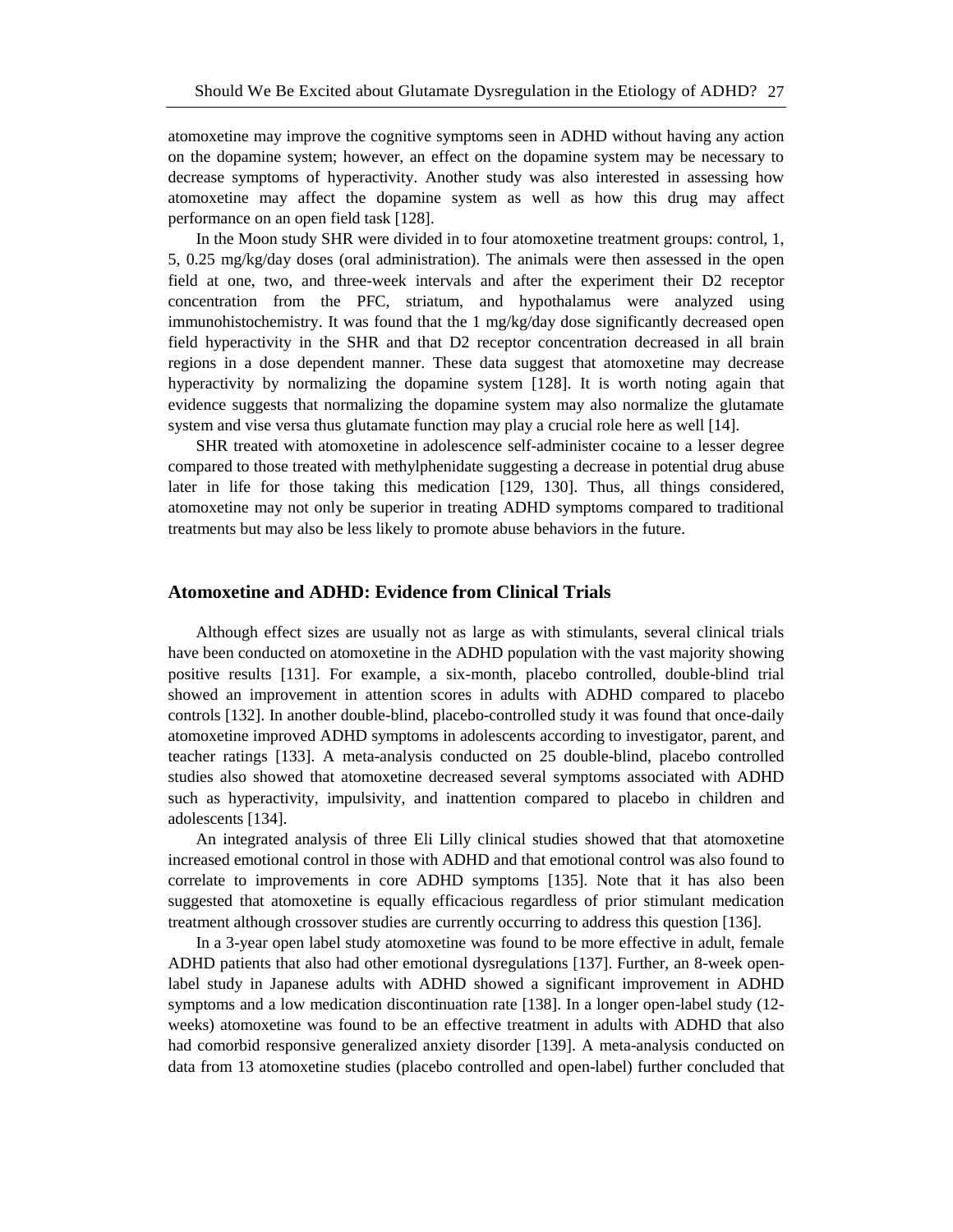this drug decreases ADHD symptoms in adolescents with little to no drug tolerance or adverse events after two years of use [140]. Overall there seems to be ample evidence that atomoxetine is safe and effective in children, adolescence, and adults with ADHD.

#### **Memantine: Basic Pharmacology**

Memantine is an uncompetitive NMDA antagonist with low to moderate affinity for the NMDA receptor; initially this drug was developed for the treatment of Alzheimer's disease [141]. Pharmacokinetically, memantine is absorbed readily from the gut reaching maximum plasma concentration in 3-8 hours with a half-life of approximately 60-80 hours [110]. Most of the drug is metabolized by the kidneys with very little of the drug being metabolized in the liver by cytochrome p450 enzymes [142]. Memantine appears to have little side effects with the most commonly reported being dizziness, constipation, headache, hypertension, and somnolence [143]. Considering increased glutamate levels are suggested in those with ADHD, it is theorized that memantine's ability to decrease glutamate signaling is a possible reason for its therapeutic value in ADHD [14].

## **Memantine and ADHD: Evidence from Animal Models**

There seems to be a paucity of data assessing memantine's effects on impulsivity in animal models; however, the studies found present mixed results. For example, one study showed that the time spent in the central area on a locomotor task increased in both SHR and WKY controls after a high dose of memantine (32 mg/kg) suggesting an increase in impulsivity [144]. However, at low memantine doses  $(5.6 \text{ mg/kg})$  the SHR group spent a smaller amount of time in the central area suggesting a decrease in impulsivity [144]. In this same study memantine seemed to have little to no effect on SHR and WKY rats in delay discounting suggesting that this drug did little to impulsivity [144].

In another study memantine seem to increase impulsive choice in low impulsive rats [145]. However, the fact that these authors used a median split in order to divide their rats into low and high impulsive groups may confounded their results; thus, this should be considered when interpreting their data. All things considered, animal models assessing the effects of memantine on impulsivity are mixed; however, clinical trials seem to present more consistent results.

#### **Memantine and ADHD: Evidence from Clinical Trials**

Clinical trials have assessed the efficacy of memantine for the treatment of ADHD in children, adolescence, and adults [111, 146]. An eight-week, open-label trial found that a dose of 10 mg/day and 20 mg/day showed dose dependent benefits in both inattention and hyperactivity/impulsivity in adolescents with ADHD-C [111]. Another open-label study showed that memantine titrated to a dose of 10 mg twice a day meliorated ADHD symptoms in adults [146].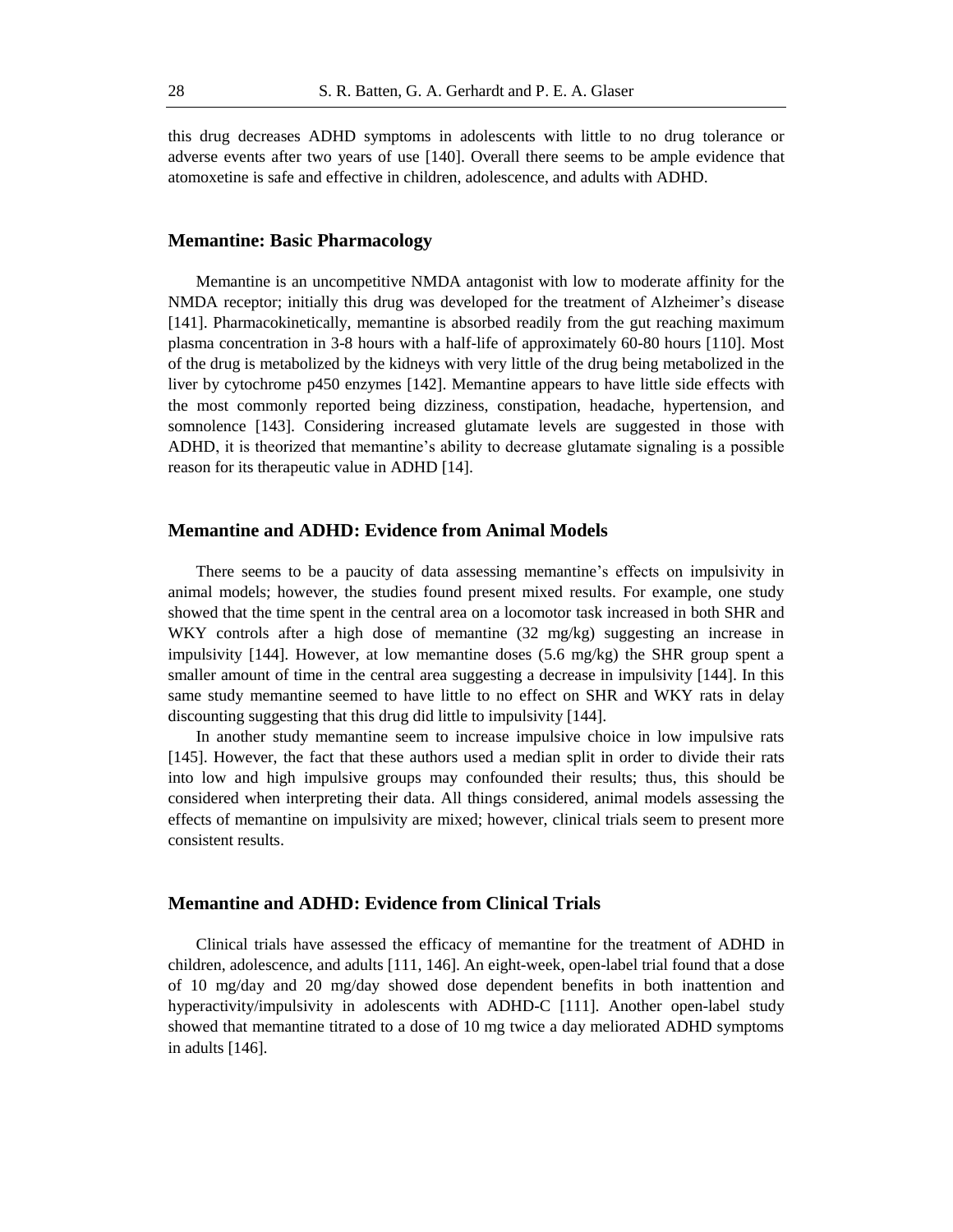In a randomized, double-blind, placebo-controlled clinical trial memantine in conjunction with stimulant medications were shown to improve behavior ratings on ADHD inventories in adult ADHD [147]. To the authors' knowledge, these are the few clinical trials that have assessed memantine in the ADHD population directly. However, there have been other trials assessing memantine in impulsive-like disorders such as gambling, drug addiction, and kleptomania [147, 148].

In a study by Grant et al. (2010) 28 patients diagnosed with pathological gambling received between 10-30 mg/day of memantine for 10 weeks. After study completion participants reported a decrease in compulsive and impulsive behaviors as well as improved cognitive flexibility [149]. In other studies assessing those with substance abuse disorders it was found that memantine reduces cue-induced craving in alcoholics as well as decreases withdrawal symptoms associated with opiate abstinence [150, 151]. Another study showed that a dose of 10 mg/day titrated to 30 mg/day of memantine decreased impulsive stealing behavior in those with kleptomania [148]. Thus, memantine may disrupt impulsive like behaviors associated with ADHD, gambling, and addiction. Further, memantine's action on the glutamate system is likely responsible for this therapeutic effect.

# **FUTURE PERSPECIVE FOR GLUTAMATE MODULATING DRUGS FOR THE TREATEMENT OF ADHD**

The data reviewed in this chapter presents ample evidence of glutamatergic dysfunction in ADHD. Further, data supports that using pharmaceuticals that target the glutamate system (i.e., memantine and atomoxetine) may stabilize glutamatergic signaling and meliorate the behavioral issues associated with ADHD in both animal models and humans. Another interesting thought presented in this chapter is the relatively new idea that the neurotransmitter imbalances seen in ADHD could be due to issues with how the brain obtains energy. Thus, future pharmaceuticals for the treatment of ADHD targeting the glutamate system and systems that can increase energy flow to the brain could be beneficial.

As previously mentioned, when glutamate is released from synapses and taken up by astrocytes lactate is shuttled from astrocytes to fuel neuronal firing [152]. Further, stimulation of β-adrenergic receptors on astrocytes stimulates glycogenolysis causing an increase in astrocytic glucose that is transformed to lactate and shuttled to neurons [153]. Also, stimulation of α2A-aderendergic receptors on astrocytes may increase astrocytic glycolysis in the long-term thus increasing their energy storage [154]. This becomes interesting considering that a current treatment for ADHD (i.e., atomoxetine) works on both the norepinephrine, dopamine, and glutamate pathways and that a current hypothesis for ADHD is dopamine/norepinephrine hypo-function that in turn may cause glutamatergic hyper-function [14].

Considering the above, it is easy to imagine a situation where lack of brain energy eventually causes catecholamine hypo-function because not enough energy is available to sustain normal neuronal firing. This catecholamine hypo-function then promotes an increase in glutamatergic firing which then puts more energy stress on an already vulnerable system. This could create a feed-forward pathological situation that may lead to the symptoms seen in ADHD as well as other psychiatric illnesses. Thus, the development of drugs which act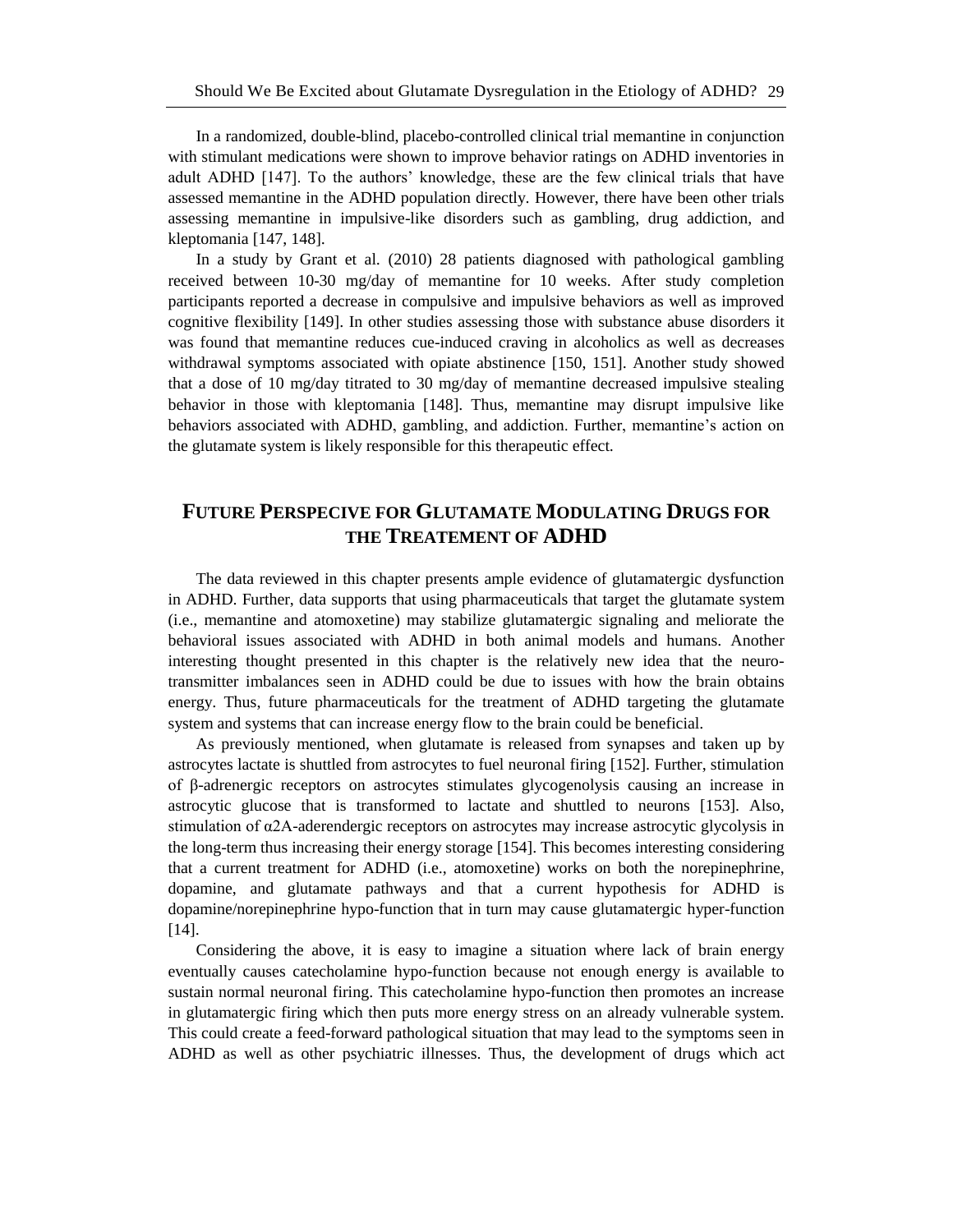similar to atomoxetine both to decrease glutamate signaling (i.e., glutamate antagonists) and increase catecholamine signaling (i.e., agonists or uptake inhibitors) may help to increase the energy supply to the brain and directly act on the neurotransmitter systems dysregulated; both effects should normalize brain physiology and meliorate the symptoms of ADHD.

As proposed by Todd and Botteron in 2001, if we consider ADHD to be primarily an issue with how the brain gets energy and that this energy problem causes neurotransmitter dysregulations then a simplistic possibility is that diet and exercise may also help to alleviate symptoms seen in ADHD. The current research from animal models suggests that the data on modulating diet to improve ADHD symptoms is mixed [155, 156]. However, the evidence from human studies seems promising [157]. Although clinical anecdotes from patients with ADHD attest to the importance of exercise in reducing symptoms, evidence from animal models and human studies on exercise and ADHD are mixed but seem promising [158-161]. Thus, perhaps in the future a standard of care for ADHD will not only be using pharmaceuticals that work to increase brain energy but also by prescribing a certain diet and exercise regimen in order to normalize glutamate and catecholamine neurotransmission in the brain.

# **CONCLUSION**

In this chapter we have reviewed current, relevant data from animal models and humans on the glutamate system and how this system may be dysregulated in ADHD. We have also alluded to how other neurotransmitter systems such as the dopamine and norepinephrine systems may interact with the glutamate system to produce ADHD symptoms. Along with these ideas, the thought that an overarching cause of all of the neurotransmitter dysregulations seen in ADHD may be issues with brain energetics. Current pharmacotherapies that work on the glutamate system were discussed, as were thoughts for future treatments in ADHD that work on the glutamate system either directly or indirectly. It is the hope of the authors that the data reviewed in this book chapter as well as the novel ideas discussed will be helpful to researchers currently working on treatments for ADHD and will encourage further research in this field.

#### **ACKNOWLEDGMENTS**

The authors would like to thank Hayden Scott and Luke Sparks for their help in obtaining some of the literature reviewed in this book chapter.

# **REFERENCES**

- [1] Martins, A. C. G., Silva de Souza, N., Machado, D. C. D., Orsini, V. H. B. M. & Barbosa, A. D. M. (2014). Historical and diagnostic trajectory
- [2] Granet, D. B., Gomi, C. F., Ventura, R. & Miller-Scholte, A. (2005). The relationship between convergence insuffency and ADHD. *Strabismus.*, *13*, 163-8.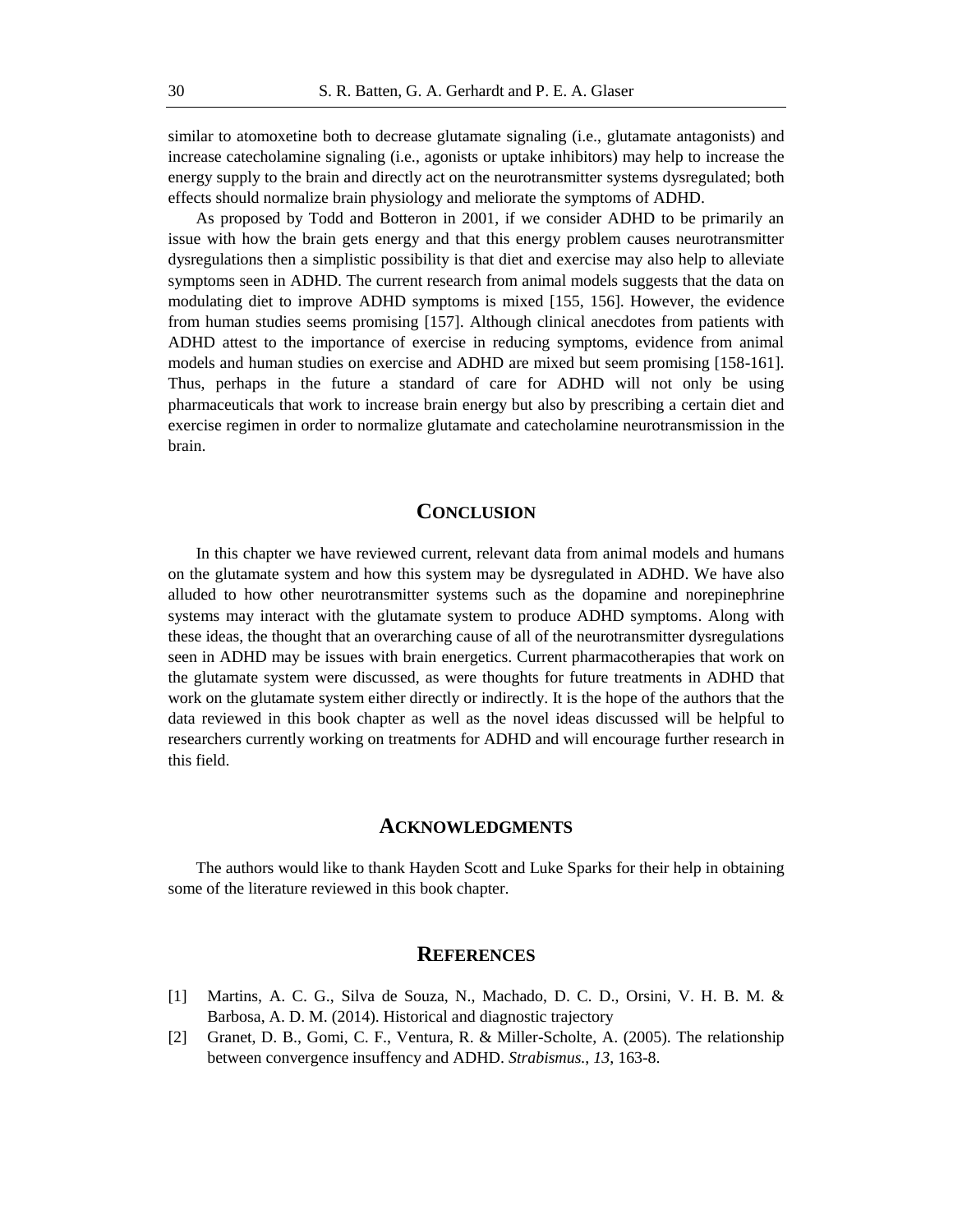- [3] Morgan, A. E., Hynd, G. W., Riccio, C. A. & Hall, J. (1996). Validity of DSM-IV ADHD predominantly inattentive and combined types: realationship to previous DSM diagnoses/subtype differences. *J. Am. Aca. Child. Adolesc. Psychiatry.*, *35*, 325-33.
- [4] American Psychiatric Association (2013). Diagnostic and statstical manual for mental disorders: DSM-5. American Psychiatric Association., 991.
- [5] Mash, E. J. & Barkley, R. A. (2003). Child psychopathology. Guilford Press, 802.
- [6] Genro, J. P., Roman. T., Rohde, L. A. & Hutz, M. H. (2012). The Brazilian contribution to attention-deficit/hyperactivity disorder molecular genetics in children and adolescents. *Genet. Mol. Bio.*, *35*, 932-8.
- [7] Biederman, J. (2005). Attention-deficit/hyperactivity disorder: a selective overview. *Biol. Psychiatr.*, *57*, 1215-20.
- [8] Shimizu, V. T. & Miranda, M. C. (2012). Sensory processing in children with ADHD: a revision of the literature. *Rev. Psicopedag.*, *29*, 256-68.
- [9] Zhang, L., Chang, S. & Li, Z. (2012). ADHD gene: a genetic database for attention deficit hyperactivity disorder. *Nucleic Acids Res.*, *40*, D1003-9.
- [10] Roman, T., Rohde, L. A. & Hutz, M. H. (2002). Susceptibility genes in attention/deficit hyperactivity disorder. *Rev. Bras. Psiquiatr.*, *24*, 196-201.
- [11] Kirley, A., Hawi, Z., Daly, G., McCarron, M., Mullins, C., Millar, N., Waldman, I. & Fitzgerald, M. Gill, M. (2002). Dopaminergic system genes in ADHD: toward a biological hypothesis. *Neuropsychopharmacol.*, *27*, 607-19.
- [12] Faraone, S. V., Doyle, A. E., Mick, E. & Biederman, J. (2001). Meta-analysis of the association between the 7-repeat allele of the dopamine D4 receptor gene and attention deficit hyperactivity disorder. *Am. Psychiatr.*, *158*, 1052-7.
- [13] Miller, E. M., Pomerleau, F., Huettl, P., Gerhardt, G. A. & Glaser, P. E. (2014). Aberrant glutamate signaling in the prefrontal cortex and striatum of the spontaneously hypertensive rat model of attention-deficit/hyperactivity disorder. *Psychopharmacology.*, *231*, 3019-29.
- [14] Miller, E. M., Thomas, T. C., Gerhardt, G. A. & Glaser, P. E. A. (2013). Dopamine and glutamate interactions in ADHD: implications for the future neuropharmacology of ADHD. InTech., 1-30.
- [15] Reif, A., Kiive, E., Kurrikoff, T., Paaver, M., Herterich, S., Konstabel, K., Tulviste, T., Lesch, K. P. & Harro, J. (2009). Influence of functional variant of neuronal nitric oxide synthase on impulsive behaviors in humans. *Arch. Gen. Psychiatry*., 2009, *66*, 41-50.
- [16] Hoogman, M., Aarts, E., Zwiers, M., Slaats-Willemse, D., Naber, M., Onnink, M., Cools, R., Kan, C., Buitelaar, J. & Franke, B. (2011). Nitric oxide synthase genotype modulation of impulsivity and ventral striatal activity in adult ADHD patients and healthy comparison subjects. *Am. J. Psychiatry.*, *168*, 1099-106.
- [17] Rohde, L. A., Miguel Filho, E. C., Benetti, L., Gallois, C. & Kieling, C. (2004). Attention-deficit/hyperactivity disorder in childhood and adolescence: clinical and therapeutic aspects. *Rev. Psiq. Cl.*, *31*, 124-31.
- [18] Yoshimasu, K., Barbaresi, W. J., Colligan, R. C., Voigt, R. G., Killian, J. M., Weaver, A. L. & Katusic S. K. (2012). Childhood ADHD is strongly associated with a broad range of psychiatric disorders during adolescence: a population-based birth cohort study. *J. Child Psychol. Psychiatry.*, *53*, 1036-43.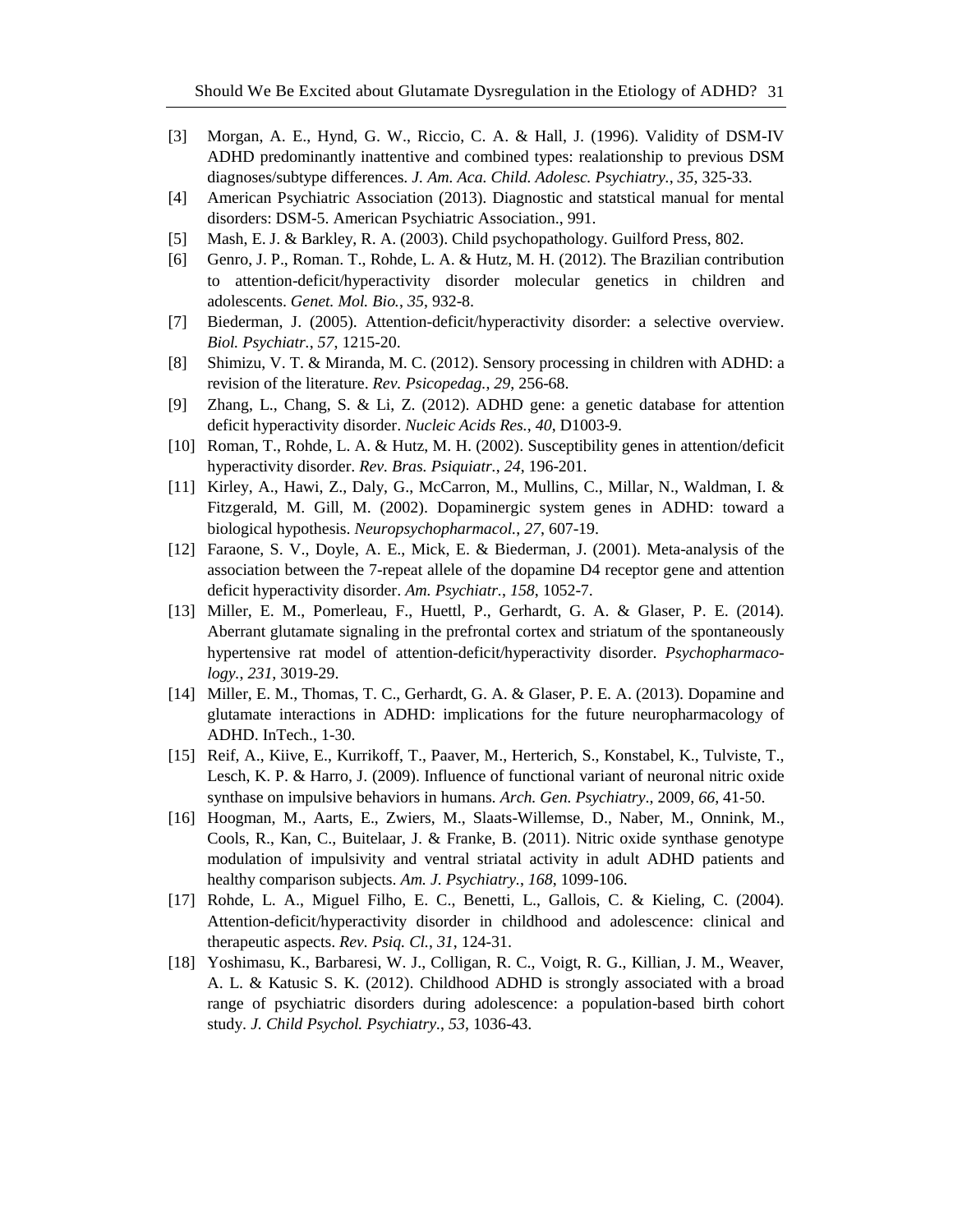- [19] Rafolovich, A. (2001). The conceptual history of attention deficit hyperactivity disorder: idiocy, imbecility, encephalitis, and the child deviant 1877-1929. *Deviant Behav.*, *22*, 93-115.
- [20] Chen, M. H., Chen, Y. S., Hsu, J. W., Huang, K. L., Li, C. T., Lin, W. C., Chang, W. H., Chen, T. J., Pan, T. L., Su, T. P. & Bai, Y. M. (2015). Comorbidity of ADHD and subsequent bipolar disorder among adolescents and young adults with major depression: a nationwide longitudinal study*. Bipolar Disord.*, *17*, 315-22.
- [21] Carrey, N., MacMaster, F. P., Sparkes, S. J., Kahn, S. C. & Kusumaker, V. (2002). Glutamatergic changes with treatment in attention deficit hyperactivity disorder: a preliminary case series. *J. Child Adolesc. Psychopharmacol.*, *12*, 331-6.
- [22] Moore, C. M., Biederman, J., Wozniak, J., Mick, E., Aleardi, M., Wardrop, M., Dougherty, M., Harpold, T., Hammerness, P., Randall, E. & Renshaw, P. F. (2006). Differences in brain chemistry in children and adolescents with attention deficit hyperactivity disorder with and without comorbid bipolar disorder: a proton magnetic resonance spectroscopy study. *Am. J. Psychiatry.*, *163*, 316-8.
- [23] Moore, C. M., Frazier, J. A., Glod, C. A., Breeze, J. L., Dieterich, M., Finn, C. T., Frederick, B. & Renshaw, P. F. (2007). Glutamine and glutamate levels in children and adolescents with bipolar disorder: a 4.0-T proton magnetic resonance spectroscopy study of the anterior cingulate cortex. *J. Am. Acad. Child Adolesc. Psychiatry.*, *46*, 524- 34.
- [24] Miller, E. M. (2014). Dopamine and glutamate dysfunction in a rodent model of attention-deficit/hyperactivity disorder: implications for future neuropharmacology. Theses and Dissertations--Anatomy and Neurobiology.
- [25] Danbolt, N. C. (2001). Glutamate uptake. *Prog. Neurobiol.*, *65*, 1-105.
- [26] Tapiero, H., Mathe, H., Couvreur, P. & Tew, K. D. (2002). Glutamine and glutamate. *Biomed. and Pharmacother.*, *56*, 446-57.
- [27] Anderson, C. M. & Swanson, R. A. (2000). Astrocyte glutamate transport: review of properties, regulation, and physiological functions. *Glia.*, *32*, 1-14.
- [28] Daikhin, Y. & Yudkoff, M. (2000). Compartmentalization of brain glutamate metabolism in neurons and glia. *Journal Nutr.*, *130*, 1026S-31S.
- [29] Fonnum, F., Fykse, E. M. & Roseth, S. (1998). Chapter 7: Uptake of glutamate into synaptic vesicles. *Prog. Brain Res.*, *116*, 87-101.
- [30] Meldrum, B. S. (2000). Glutamate as a neurotransmitter in the brain: review of physiology and pathology. *Journal of Nutr*., 1007S-15S.
- [31] Turner, T. J. (1998). Chapter 1: Calcium channels coupled to glutamate release. *Prog. Brain Res.*, *116*, 3-14.
- [32] Attwell, D. (2000). Brain uptake of glutamate: food for thought. *Journal Nutr.*, *130*, 1023S-25S.
- [33] Iversen, L. L., Iversen, S. D., Bloom, F. E. & Roth, R. H. (2009). Introduction to neuropsychopharmacology. New York: Oxford University Press.
- [34] Schoepp, D. D., Jane, D. E. & Monn, J. A. (1998). Pharmacological agents acting at subtypes of metabotropic glutamate receptors. *Neuropharmacology.*, *38*, 1431-76.
- [35] Danbolt, N. C., Chaudhry F. A., Dehnes, Y., Lehre, K. P., Levy, K. P. Ullensvang, K. & Storm-Mathisen, J. (1998). Chapter 3: Properties and localization of glutamate transporters. *Prog. Brain Res.*, *116*, 23-43.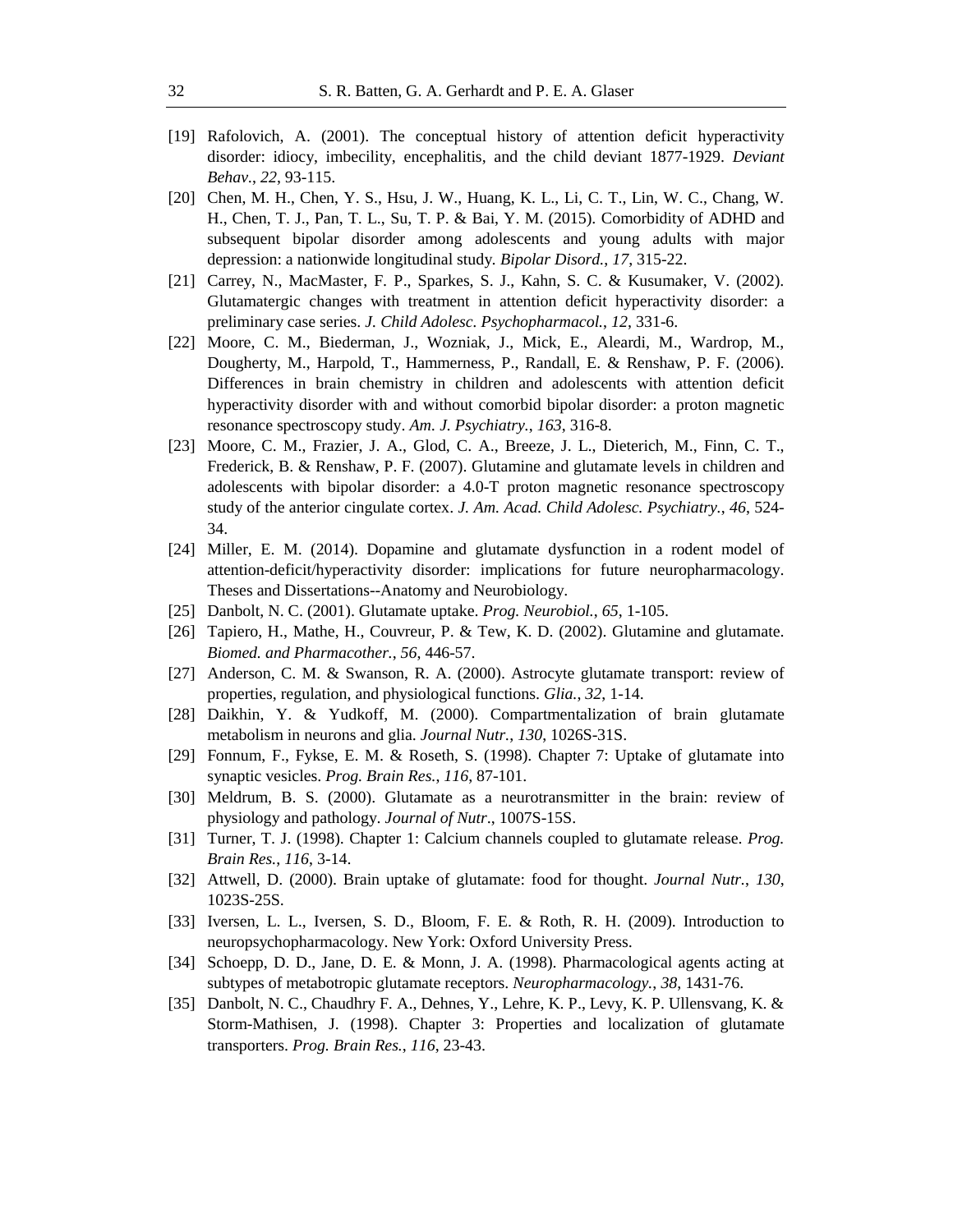- [36] Seal, R. P. & Amara, S. G. (1999). Excitatory amino acid transporters: a family in flux*. Annu. Rev. Pharmacol.*, *39*, 431-56.
- [37] Schultz, W. (2001). Reward signaling by dopamine neurons. *Neuroscientist.*, *7*, 293- 302.
- [38] Martinez-Fong, D., Rosales, M. G., Góngora-Alfaro, J., Hernández, S. & Aceves, G. (1992). NMDA receptor mediates dopamine release in the striatum of unanesthetized rats as measured by brain microdialysis. *Brain Res.*, *595*, 309-15.
- [39] Warton, F. L., Howells, F. M. & Russell, V. A. (2009). Increased glutamate-stimulated release of dopamine in substantia nigra of a rat model for attention-deficit/hyperactivity disorder—lack of effect of methylphenidate. *Metab. Brain Dis.*, *24*, 599-613.
- [40] Kotecha, S. A., Oak, J. N., Jackson, M. F., Perez, Y., Orser, B. A., Van Tol H. H. M. & MacDonald, J. F. (2002). A D2 class dopamine receptor transactivates a receptor tyrosine kinase to inhibit NMDA receptor transmission. *Neuron.*, *35*, 11-22.
- [41] Yuen, E. Y., Liu, W., Kafri, T., van Praag, H. & Yan, Z. (2010). Regulation of AMPA receptor channels and synaptic plasticity by cofilin phosphatase Slingshot in cortical neurons. *J. Physiol.*, *588*, 2361-71.
- [42] Castellanos, F. X. & Tannock, R. (2002). Neuroscience of attentiondeficit/hyperactivity disorder: the search for endophenotypes. *Nat. Rev. Neurosci.*, *3*, 617-28.
- [43] Tannock, R., Ickowicz, A. & Schachar, R. (1995). Differential effects of methylphenidate on working memory in ADHD children with and without comorbid anxiety. *J. Am. Acad. Child Adolesc. Psychiatry.*, *34*, 886-96.
- [44] Hammerness, P., Biederman, J., Petty, C., Henin, A. & Moore, C. M. (2012). Brain biochemical effects of methylphenidate treatment using proton magnetic spectroscopy in youth with attention-deficit hyperactivity disorder: a controlled pilot study. *CNS Neurosci. Ther.*, *18*, 34-40.
- [45] Sagvolden, T. & Johansen, E. B. (2011). Rat models of ADHD. *Curr. Top. Behav. Neurosci.*, *9*, 301-15.
- [46] Russell, V. A. (2001). Chapter 9: Overview of animal models of attention deficit hyperactivity disorder (ADHD). *Curr. Protoc. Neurosci.*, *54*, 1-25.
- [47] Sagvolden, T. (2000). Behavioral validation of the spontaneously hypertensive rat (SHR) as an animal model of attention-deficit/hyperactivity disorder (AD/HD). *Neurosci. Biobehav. Rev.*, *24*, 31-39.
- [48] Sagvolden, T., Hendley, E. D. & Knardahl, S. (1992). Behavior of hypertensive and hyperactive rat strains: hyperactivity is not unitarily determined. *Physiol. Behav.*, *52*, 49-57.
- [49] Knardahl, S. & Sagvolden, T. (1979). Open-field behavior of spontaneously hypertensive rats. *Behav. Neural Biol.*, *27*, 187-200.
- [50] Alsop, B. (2007). Problems with spontaneously hypertensive rats (SHR) as a model of attention-deficit/hyperactivity disorder (AD/HD). *J. Neurosci. Methods.*, *162*, 42-48.
- [51] Sagvolden, T., Russell, V. A., Aase, H., Johansen, E. B. & Farshbaf, M. (2005). Rodent models of attention-deficit/hyperactivity disorder. *Biol. Psychiatry.*, *57*, 1239-47.
- [52] Sagvolden, T., Dasbanerjee, T., Zhang-James, Y., Middleton, F. & Faraone, S. (2008). Behavioral and genetic evidence for a novel animal model of Attention-Deficit/Hyperactivity Disorder predominantly inattentive subtype. *Behav. Brain Funct.*, *4*, 56.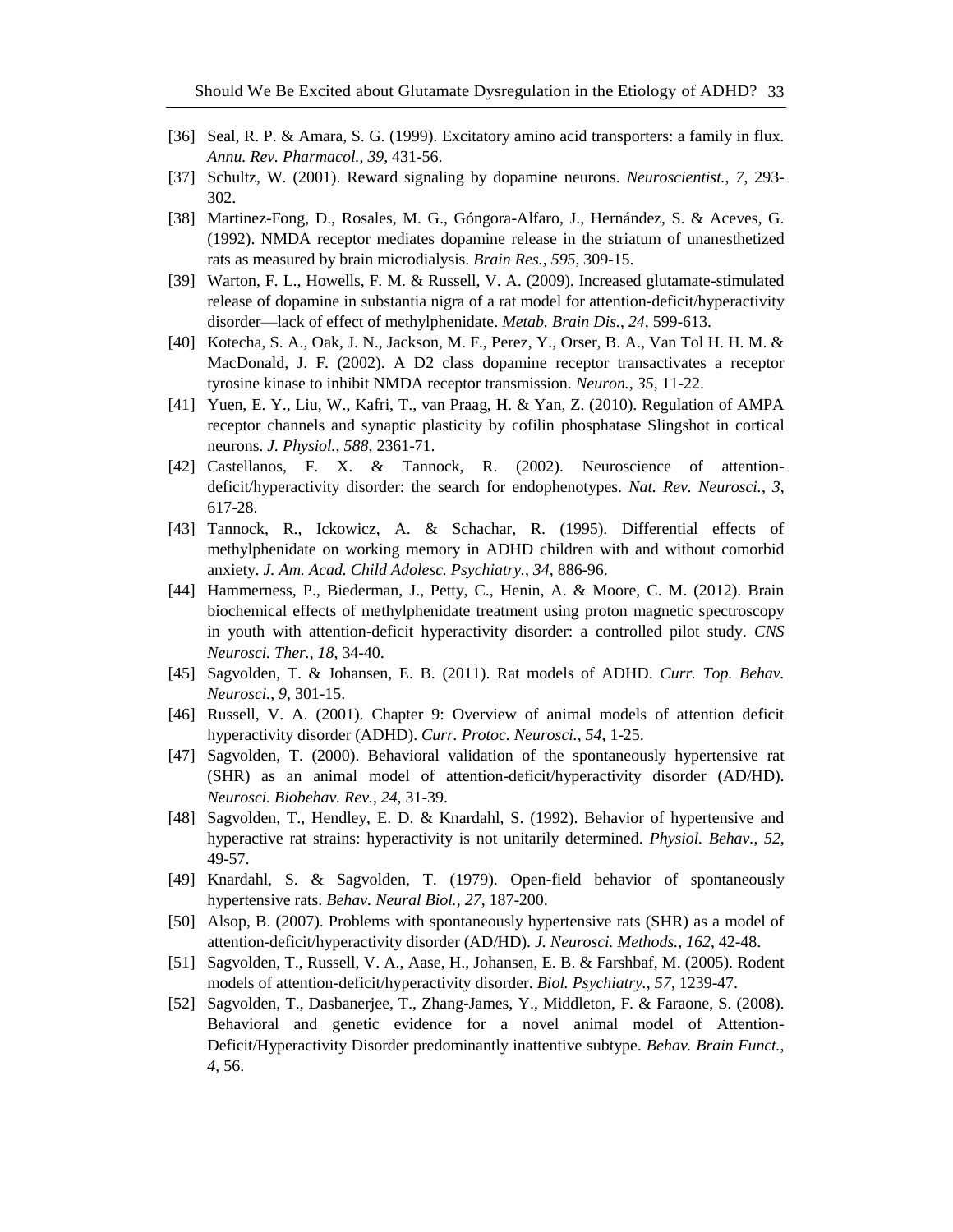- [53] Sagvolden, T., Johansen, E. B., Woien, G., Walaas, S. I., Storm-Mathisen, J., Bergersen, L. H., Hvalby, O., Jensen, V., Aase, H., Russell, V. A., Killeen, P. R., Dasbanerjee, T., Middleton, F. A. & Faraone, S. V. (2009). The spontaneously hypertensive rat model of ADHD--the importance of selecting the appropriate reference strain*. Neuropharmacology.*, *57*, 619-26.
- [54] Granziera, C., Nouchine, H., Shahar, A., Margitta, S., Reto, M. & Gunnar, K. (2011). In-vivo magnetic resonance imaging of the structural core of the Papez circuit in humans. *Neuroreport.*, *22*, 227-31.
- [55] Adey, W. R. & Meyer, M. (1952). An experimental study of hippocampal afferent pathways from prefrontal and cingulate areas in the monkey. *J. Anat.*, *86*, 58-74.
- [56] Dalley, J. W., Cardinal, R. N. & Robbins, T. W. (2004). Prefrontal executive and cognitive functions in rodents: neural and neurochemical substrates. *Neurosci. Biobehav. Rev.*, *28*, 771-84.
- [57] Krusch, D. A., Klorman, R., Brumaghim, J. T., Fitzpatrick, P. A., Borgstedt, A. D. & Strauss, J. (1996). Methylphenidate slows reactions of children with attention deficit disorder during and after an error. J. Abnorm. *Child Psychol.*, *24*, 633-50.
- [58] Mehta, M. A., Goodyer, I. M. & Sahakian, B. J. (2004). Methylphenidate improves working memory and set-shifting in AD/HD: relationships to baseline memory capacity. *J. Child Psychol. Psychiatry.*, *45*, 293-305.
- [59] Klimkeit, E. I., Mattingley, J. B., Sheppard, D. M., Lee, P. & Bradshaw, J. L. (2005). Motor preparation, motor execution, attention, and executive functions in attention deficit/hyperactivity disorder (ADHD). *Child Neuropsychol.*, *11*, 153-73.
- [60] Dunnett, S. B. & Lelos, M. (2010). Behavioral analysis of motor and non-motor symptoms in rodent models of Parkinson's disease. *Prog. Brain Res.*, *184*, 35-51.
- [61] Salamone, J. D. & Correa, M. (2012). The mysterious motivational functions of mesolimbic dopamine. *Neuron.*, *76*, 470-85.
- [62] Lehohla, M., Kellaway, L. & Russell, V. A. (2004). NMDA receptor function in the prefrontal cortex of a rat model for attention-deficit hyperactivity disorder. *Metab. Brain Dis.*, *19*, 35-42.
- [63] Russell, V. A. (2001). Increased AMPA receptor function in slices containing the prefrontal cortex of spontaneously hypertensive rats. *Metab. Brain Dis.*, *16*, 143-49.
- [64] Gainetdinov, R. R. (1999). Role of serotonin in the paradoxical calming effect of psychostimulants on hyperactivity. *Science.*, *283*, 397-401.
- [65] Gainetdinov, R. R. (2000). An animal model of attention deficit hyperactivity disorder. *Mol. Med. Today.*, *6*, 43-44.
- [66] Masuo, Y., Ishido, M., Morita, M. & Oka, S. (2002). Effects of neonatal 6 hydroxydopamine lesion on the gene expression profile in young adult rats. *Neurosci. Lett.*, *335*, 124-28.
- [67] Halberstadt, A. L., Lehmann-Masten, V. D., Geyer, M. A. & Powell, S. B. (2011). Interactive effects of mGlu5 and 5-HT2A receptors on locomotor activity in mice. *Psychopharmacology.*, *215*, 81-92.
- [68] Benn, A. & Robinson, E. S. (2014). Investigating glutamatergic mechanism in attention and impulse control using rats in a modified 5-choice serial reaction time task. *PLoS One.*, *9*, e115374.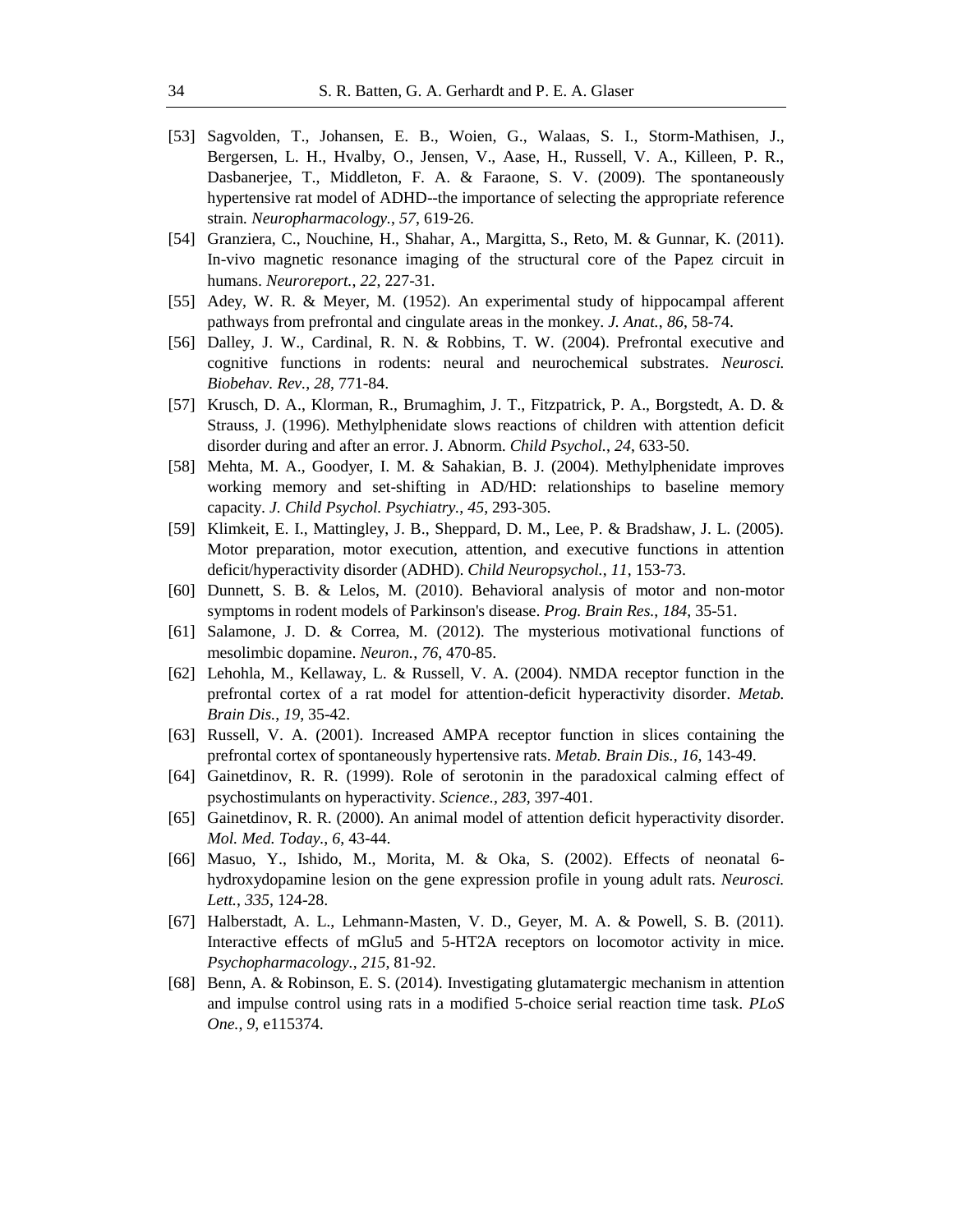- [69] Li, D. P., Pachuau, J., Lee, H. A. & Pan, H. L. (2014). mGluR5 upregulation increases excitability of hypothalamic presympathetic neurons through NMDA receptor trafficking in spontaneously hypertensive rats. *J. Neurosci.*, *34*, 4309-17.
- [70] Yabuki, Y., Shioda, N., Maeda, T., Hiraide, S., Togashi, H. & Fukunaga, K. (2014). Aberrant CaMKII activity in the medial prefrontal cortex is associated with cognitive dysfunction in ADHD model rats. *Brain Res.*, *1557*, 90-100.
- [71] Yates, J. R., Batten, S. R., Bardo, M. T. & Beckmann, J. S. (2015). Role of ionotropic glutamate receptors in delay and probability discounting in the rat. *Psychopharmacology.*, *232*, 1187-96.
- [72] Perry, J. L. & Carroll, M. E. (2008). The role of impulsive behavior in drug abuse. *Psychopharmacology.*, *200*, 1-26.
- [73] Silva, J. P., Lelianova, V. G., Ermolyuk, Y. S., Vysokov, N., Hitchen, P. G., Berninghausen, O., Rahman, M. A., Zangrandi, A., Fidalgo, S., Tonevitsky, A. G., Dell, A., Volynski, K. E. & Ushkaryov, Y. A. (2011). Latrophilin 1 and its endogenous ligand Lasso/teneurin-2 form a high affinity transsynaptic receptor pair with signaling capabilities. *Prco. Natl. Acad. Sci.*, *108*, 12113-18.
- [74] Lange, M., Norton, W., Coolen, M., Chaminade, M., Merker, S., Proft, F., Schmitt, A., Vernier, P., Lesch, K. P. & Bally-Cuif, L. (2012). The ADHD-susceptibility gene lphn3.1 modulates dopaminergic neuron formation and locomotor activity during zebrafish development. *Mol. Psychiatry.*, *17*, 946-54.
- [75] O'Sullivan, M. L., de Wit, J., Savas, J. N., Comoletti, D., Otto-Hitt, S., Yates, J. R. & Ghosh, A. (2012). FLRT proteins are endogenous latrophilin ligands and regulate excitatory synapse development. *Neuron.*, *73*, 903-10.
- [76] Yamagishi, S., Hampel, F., Hata, K., Del Toro, D., Schwark, M., Kvachnina, E., Bastmeyer, M., Yamashita, T., Tarabykin, V., Klein, R. & Egea, J. (2011). FLRT2 and FLRT3 act as repulsive guidance cues for Unc5-positive neurons. *EMBO J.*, *30*, 2920- 33.
- [77] Lionel, A. C., Crosbie, J., Barbosa, N., Goodale, T., Thiruvahindrapuram, B., Rickaby, J., Gazzellone, M., Carson, A. R., Howe, J. L., Wang, Z., Wei, J., Stewart, A. F., Roberts, R., McPherson, R., Fiebig, A., Franke, A., Schreiber, S., Zwaigenbaum, L., Fernandez, B. A., Roberts, W., Arnold, P. D., Szatmari, P., Marshall, C. R., Schachar, R. & Scherer, S. W. (2011). Rare copy number variation discovery and cross-disorder comparisons identify risk genes for ADHD*. Sci. Transl. Med.*, *3*, 1-11.
- [78] Durand, C. M., Betancur, C., Boeckers, T. M., Bockmann, J., Chaste, P., Fauchereau, F., Nygren, G., Rastam, M., Gillberg, I. C., Anckarsater, H., Sponheim, E., Goubran-Botros, H., Delorme, R., Chabane, N., Mouren-Simeoni, M. C., de Mas, P., Bieth, E., Roge, B., Heron, D., Burglen, L., Gillberg, C., Leboyer, M. & Bourgeron, T. (2007). Mutations in the gene encoding the synaptic scaffolding protein SHANK3 are associated with autism spectrum disorders. *Nat. Genet.*, *39*, 25-7.
- [79] Lesch, K. P., Timmesfeld, N., Renner, T. J., Halperin, R., Roser, C., Nguyen, T. T., Craig, D. W., Romanos, J., Heine, M., Meyer, J., Freitag, C., Warnke, A., Romanos, M., Schafer, H., Walitza, S., Reif, A., Stephan, D. A. & Jacob, C. (2008). Molecular genetics of adult ADHD: converging evidence from genome-wide association and extended pedigree linkage studies*. J. Neural Transm.*, *115*, 1573-85.
- [80] Reif, A., Herterich, S., Strobel, A., Ehlis, A. C., Saur, D., Jacob, C. P., Wienker, T., Topner, T., Fritzen, S., Walter, U., Schmitt, A., Fallgatter, A. J. & Lesch, K. P. (2006).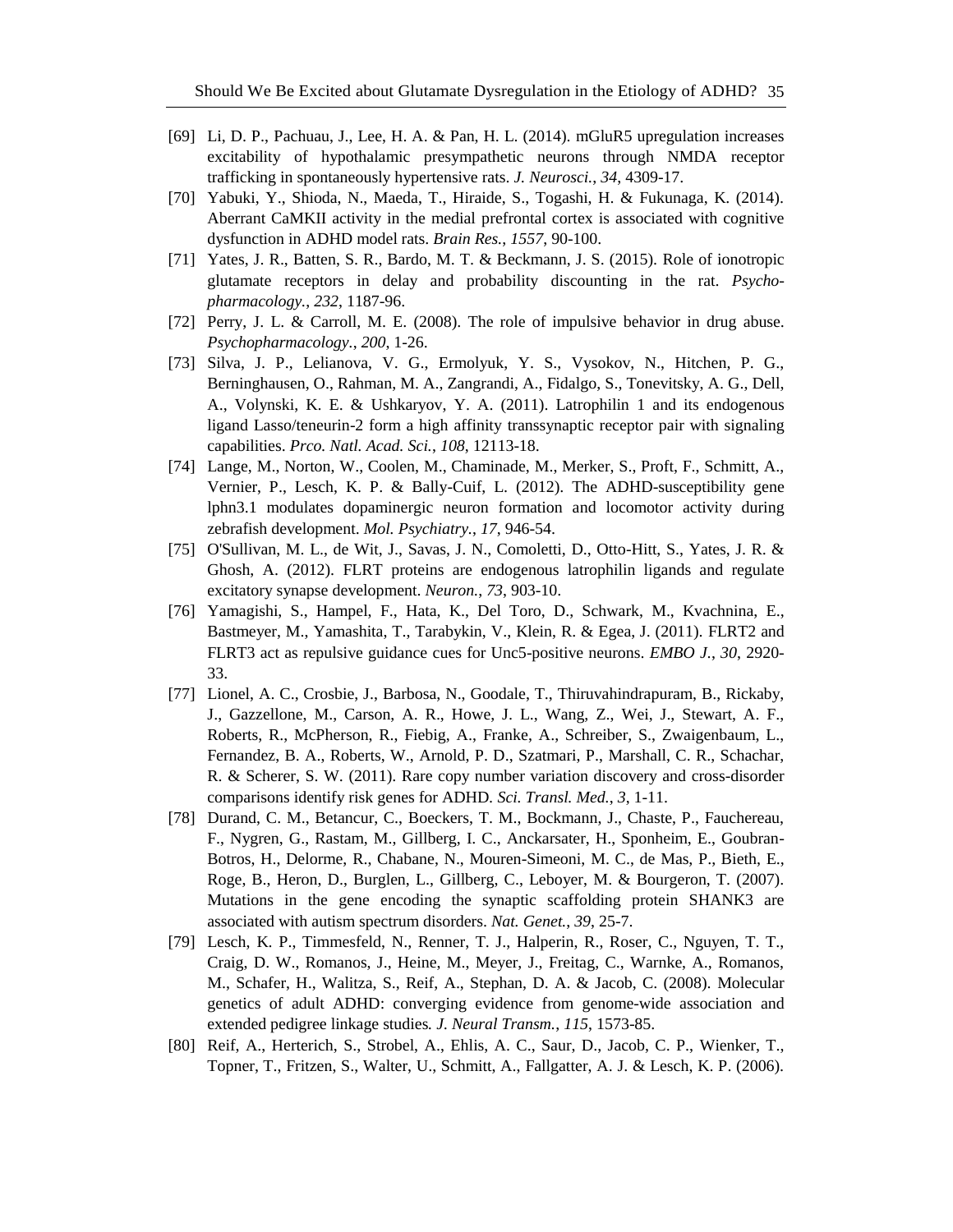A neuronal nitric oxide synthase (NOS-I) haplotype associated with schizophrenia modifies prefrontal cortex function. *Mol. Psychiatry.*, *11*, 286-300.

- [81] Dorval, K. M., Wigg, K. G., Crosbie, J., Tannock, R., Kennedy, J. L., Ickowicz, A., Pathare, T., Malone, M., Schachar, R. & Barr, C. L. (2007). Association of the glutamate receptor subunit gene GRIN2B with attention-deficit/hyperactivity disorder. *Genes Brain Behav.*, *6*, 444-52.
- [82] Turic, D., Williams, H., Langley, K., Owen, M., Thapar, A. & O'Donovan, M. C. (2005). A family based study of catechol-O-methyltransferase (COMT) and attention deficit hyperactivity disorder (ADHD). *Am. J. Med. Genet. B. Neuropsychiatr. Genet.*, *133B*, 64-7.
- [83] Elia, J., Glessner, J. T., Wang, K., Takahashi, N., Shtir, C. J., Hadley, D., Sleiman, P. M., Zhang, H., Kim, C. E., Robison, R., Lyon, G. J., Flory, J. H., Bradfield, J. P., Imielinski, M., Hou, C., Frackelton, E. C., Chiavacci, R. M., Sakurai, T., Rabin, C., Middleton, F. A., Thomas, K. A., Garris, M., Mentch, F., Freitag, C. M., Steinhausen, H. C., Todorov, A. A., Reif, A., Rothenberger, A., Franke, B., Mick, E. O., Roeyers, H., Buitelaar, J., Lesch, K. P., Banaschewski, T., Ebstein, R. P., Mulas, F., Oades, R. D., Sergeant, J., Sonuga-Barke, E., Renner, T. J., Romanos, M., Romanos, J., Warnke, A., Walitza, S., Meyer, J., Palmason, H., Seitz, C., Loo, S. K., Smalley, S. L., Biederman, J., Kent, L., Asherson, P., Anney, R. J., Gaynor, J. W., Shaw, P., Devoto, M., White, P. S., Grant, S. F., Buxbaum, J. D., Rapoport, J. L., Williams, N. M., Nelson, S. F., Faraone, S. V. & Hakonarson, H. (2012). Genome-wide copy number variation study associates metabotropic glutamate receptor gene networks with attention deficit hyperactivity disorder. *Nat. Genet.*, *44*, 78-84.
- [84] Magistretti, P. J., Pellerin, L., Rothman, D. L. & Shulman, R. G. (1999). Energy on demand. *Science.*, *283*, 496-97.
- [85] Fonseca-Azevedo, K. & Herculano-Houzel, S. (2012). Metabolic constraint imposes tradeoff between body size and number of brain neurons in human evolution. *PNAS.*, *109*, 18571-76.
- [86] Attwell, D. & Laughlin, S. B. (2001). An energy budget for signaling in the grey matter of the brain. *J. Cerebr. Blood F. Met.*, *21*, 1133-45.
- [87] Almeida, A., Almeida, J., Bolanos, J. P. & Moncada, S. (2001). Different responses of astrocytes and neurons to nitric oxide: the role of glycolytically generated ATP in astrocyte protection. *Proc. Natl. Acad. Sci.*, *98*, 15294-9.
- [88] Barros, L. F. (2013). Metabolic signaling by lactate in the brain. *Trends Neurosci.*, *36*, 396-404.
- [89] Magistretti, P. J. (2006). Neuron-glia metabolic coupling and plasticity. *J. Exp. Biol.*, *209*, 2304-11.
- [90] Newman, L. A., Korol, D. L. & Gold, P. E. (2011). Lactate produced by glycogenolysis in astrocytes regulates memory processing. *PLoS One.*, *6*, 1-11.
- [91] Suzuki, A., Stern, S. A., Bozdagi, O., Huntley, G. W., Walker, R. H., Magistretti, P. J. & Alberini, C. M. (2011). Astrocyte-neuron lactate transport is required for long-term memory formation. *Cell.*, *144*, 810-23.
- [92] Yang, J., Ruchti, E., Petit, J. M., Jourdain, P., Grenningloh, G., Allaman, I. & Magistretti, P. J. (2014). Lactate promotes plasticity gene expression by potentiating NMDA signaling in neurons. *Proc. Natl. Acad. Sci.*, *111*, 12228-33.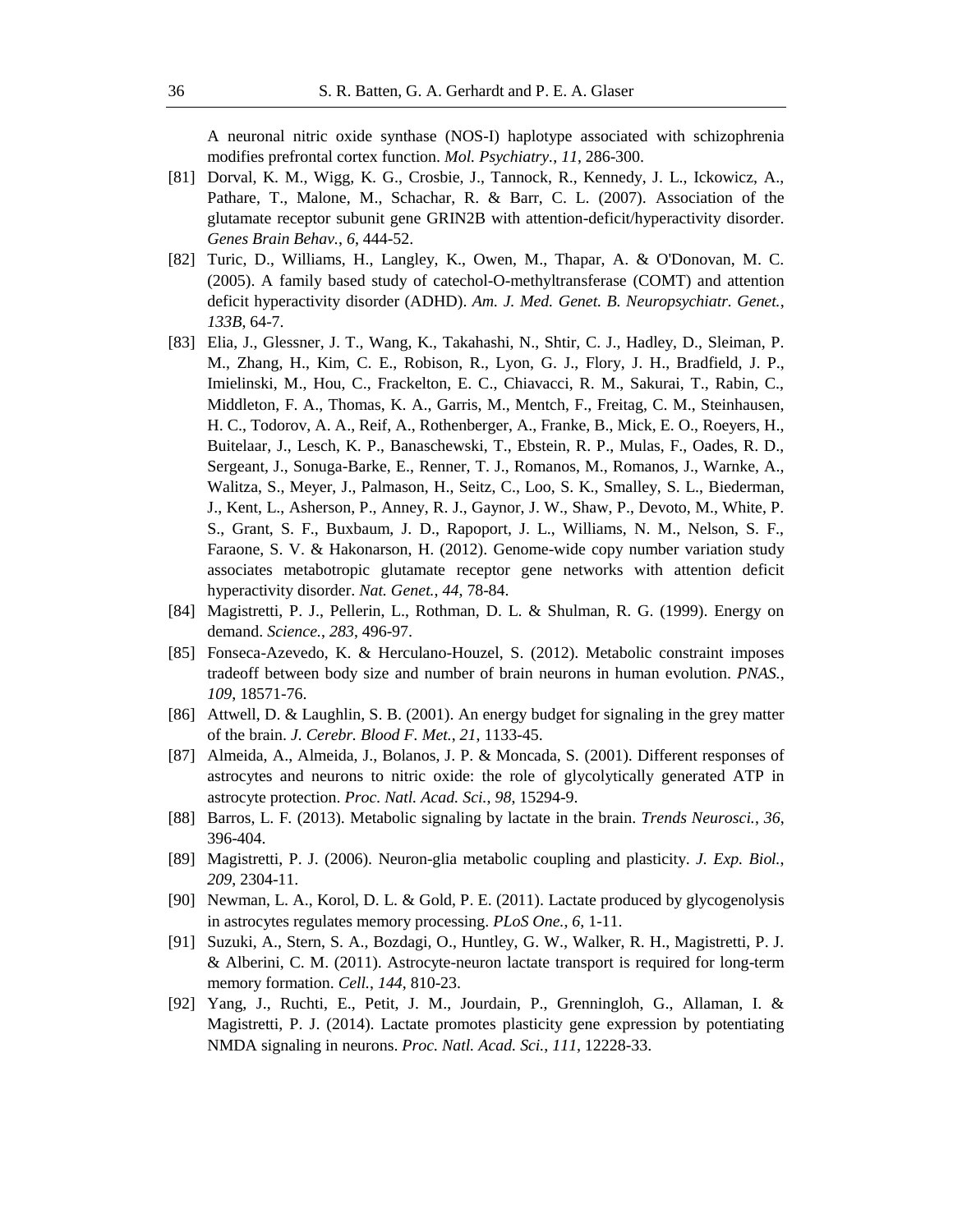- [93] Todd, R. D. & Botteron, K. N. (2001). Is attention-deficit/hyperactivity disorder and energy deficiency syndrome? *Biol. Psychiatry.*, *50*, 151-58.
- [94] Killeen, P. R., Russell, V. A. & Sergeant, J. A. (2013). A behavioral neuroenergetics theory of ADHD. *Neurosci. Biobehav. Rev.*, *37*, 625-57.
- [95] Cortese, S., Kelly, C., Chabernaud, C., Proal, E., Di Martino, A., Milham, M. P. & Castellanos, F. X. (2012). Toward systems neuroscience of ADHD: a meta-analysis of 55 fMRI studies. *Am. J. Psychiatry.*, *169*, 1038-55.
- [96] Fair, D. A., Posner, J., Nagel, B. J., Bathula, D., Dias, T. G., Mills, K. L., Blythe, M. S., Giwa, A., Schmitt, C. F. & Nigg, J. T. (2010). Atypical default network connectivity in youth with attention-deficit/hyperactivity disorder. *Biol. Psychiatry.*, *68*, 1084-91.
- [97] Nagel, B. J., Bathula, D., Herting, M., Schmitt, C., Kroenke, C. D., Fair, D. & Nigg, J. T. (2011). Altered white matter microstructure in children with attentiondeficit/hyperactivity disorder. *J. Am. Acad. Child Adolesc. Psychiatry.*, *50*, 283-92.
- [98] Koos, T. & Tepper, J. M. (1999). Inhibitor control of neostriatal projections to neurons by GABAergic interneurons. *Nature.*, *2*, 467-72.
- [99] Carter, B. C. & Bean, B. P. (2009). Sodium entry during action potentials of mammalian neurons: incomplete inactivation and reduced metabolic efficiency in fastspiking neurons. *Neuron.*, *64*, 898-909.
- [100] Ariyannur, P. S., Moffett, J. R., Manickam, P., Pattabiraman, N., Arun, P., Nitta, A., Nabeshima, T., Madhavarao, C. N. & Namboodiri, A. M. (2010). Methamphetamineinduced neuronal protein NAT8L is the NAA biosynthetic enzyme: implications for specialized acetyl coenzyme A metabolism in the CNS. *Brain Res.*, *1335*, 1-13.
- [101] Yang, P., Wu, M. T., Dung, S. S. & Ko, C. W. (2010). Short-TE proton magnetic resonance spectroscopy investigation in adolescents with attention-deficit hyperactivity disorder*. Psychiatry Res.*, *181*, 199-203.
- [102] Perlov, E., Philipsen, A., Matthies, S., Drieling, T., Maier, S., Bubl, E., Hesslinger, B., Buechert, M., Henning, J., Ebert, D. & Tebartz Van Elst, L. (2009). Spectroscopic findings in attention-deficit/hyperactivity disorder: review and meta analysis. *World J. Biol. Pscychia.*, *10*, 355-65.
- [103] Kronenberg, G., Ende, G., Alm, B., Deuschle, M., Heuser, I. & Colla, M. (2008). Increased NAA and reduced choline levels in the anterior cingulum following chronic methylphenidate. A spectroscopic test-retest study in adult ADHD. *Eur. Arch. Psychiatry Clin. Neurosci.*, *258*, 446-50.
- [104] Van Meel, C. S., Heslenfeld, D. J., Oosterlaan, J. & Sergeant, J. A. (2007). Adaptive control deficits in attention-deficit/hyperactivity disorder (ADHD): the role of error processing. *Psychiatry Res.*, *151*, 211-20.
- [105] Harris, J. J. & Attwell, D. (2012). The energetics of CNS white matter. *J. Neurosci.*, *32*, 356-71.
- [106] Zhu, X. H., Qiao, H., Du, F., Xiong, Q., Liu, X., Zhang, X., Ugurbil, K. & Chen, W. (2012). Quantitative imaging of energy expenditure in human brain. *Neuroimage.*, *60*, 2107-17.
- [107] Jolivet, R., Allaman, I., Pellerin, L., Magistretti, P. J. & Weber, B. (2010). Comment on recent modeling studies of astrocyte-neuron metabolic interactions. *J. Cereb. Blood Flow Metab.*, *30*, 1982-6.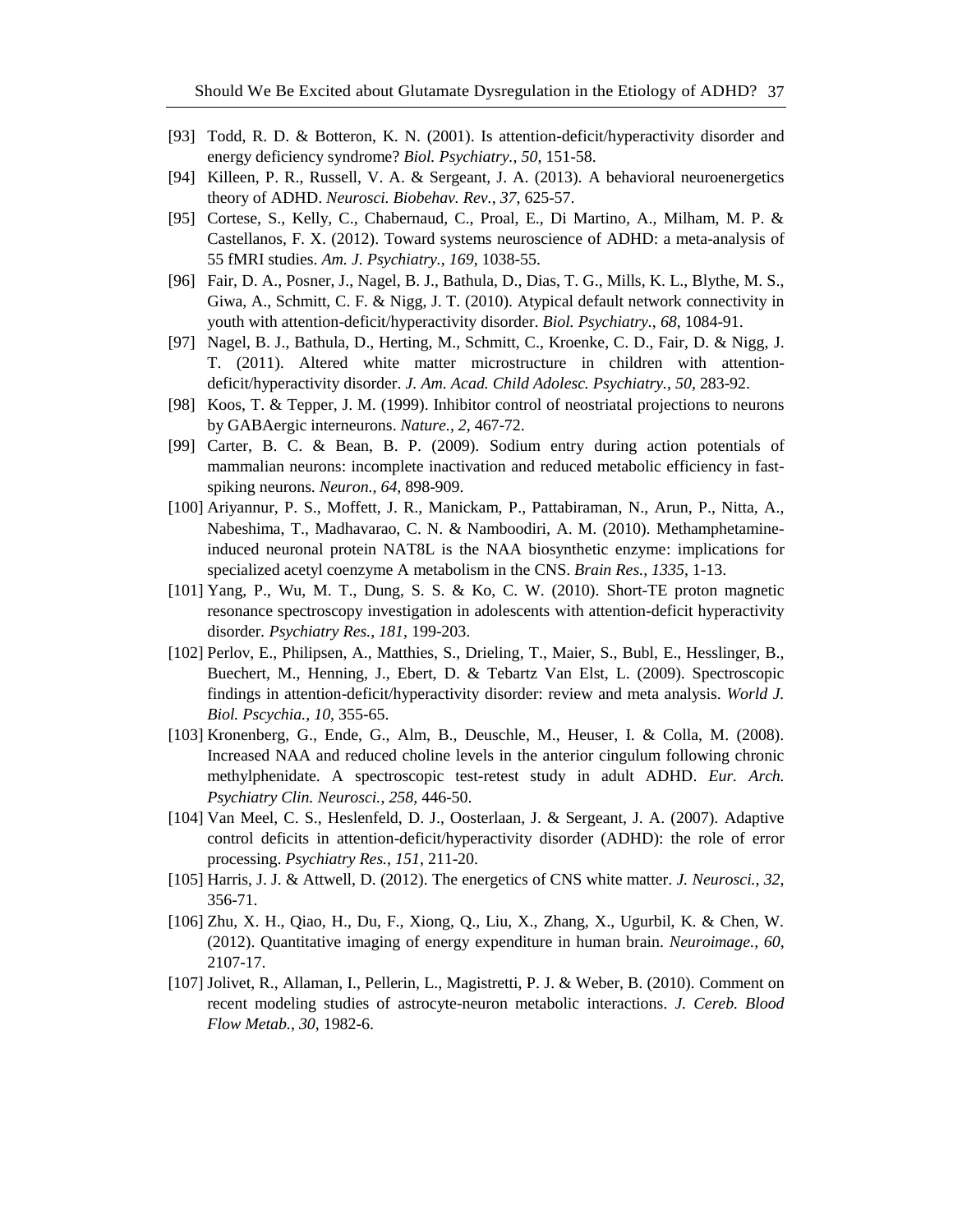- [108] Pancani, T., Anderson, K. L., Porter, N. M. & Thibault, O. (2011). Imaging of a glucose analog, calcium and NADH in neurons and astrocytes: dynamic responses to depolarization and sensitivity to pioglitazone. *Cell Calcium.*, *50*, 548-58.
- [109] Carrey, N. J., MacMaster, F. P., Gaudet, L. & Schmidt, M. H. (2007). Striatal creatine and glutamate/glutamine in attention-deficit/hyperactivity disorder. *J. Child Adolesc. Psychopharmacol.*, *17*, 11-7.
- [110] Kavirajan, H. (2009). Memantine: a comprehensive review of safety and efficacy. *Expert Opin. Drug Saf.*, *8*, 89-109.
- [111] Findling, R. L., McNamara, N. K., Stansbrey, R. J., Maxhimer, R., Periclou, A., Mann, A. & Graham, S. M. (2007). A pilot evaluation of the safety, tolerability, pharmacokinetics, and effectiveness of memantine in pediatric patients with attentiondeficit/hyperactivity disorder combined type*. J. Child. Adolesc. Psychopharmacol.*, *17*, 19-33.
- [112] Jensen, L. S., Pagsberg, A. K. & Dalhoff, K. P. (2015). Difference in abuse potential of ADHD drugs measured by contrasting poison centre data and therapeutic use data. *Clin. Toxicol.*, *53*, 210-214.
- [113] Wernicke, J. F. & Kratochvil, C. J. (2002). Safety profile of atomoxetine in the treatment of children and adolescents with ADHD. *J. Clin. Psychiatry.*, *6*, 50-55.
- [114] Michelson, D., Read, H. A., Ruff, D. D., Witcher, J., Zhang, S. & McCracken, J. (2007). CYP2D6 and clinical response to atomoxetine in children and adolescents with ADHD. *J. Am. Acad. Child Adolesc. Psychiatry.*, *46*, 242-51.
- [115] Ludolph, A. G., Udvardi, P. T., Schaz, U., Henes, C., Adolph, O., Weigt, H. U., Fegert, J. M., Boeckers, T. M. & Fohr, K. J. (2010). Atomoxetine acts as an NMDA receptor blocker in clinically relevant concentrations. *Br. J. Pharmacol.*, *160*, 283-91.
- [116] Miceli, M. D. & Gronier, B. (2015). Psychostimulants and atomoxetine alter the electrophysiological activity of prefrontal cortex neurons, interaction with catecholamine and glutamate NMDA receptors. *Psychopharmacology.*, *232*, 2191-205.
- [117] Witcher, J. W., Long, A., Smith, B., Sauer, J. M., Heilgenstein, J., Wilens, T., Spencer, T. & Biederman, J. (2003). Atomoxetine pharmacokinetics in children and adolescents with attention deficit hyperactivity disorder. *J. Child Adoles. Psychpharmacol.*, *3*, 53- 63.
- [118] Sauer, J. M., Ring, B. J. & Witcher, J. W. (2005). Clinical pharmacokinetics of atomoxetine. *Clin. Pharmacokinet.*, *44*, 571-590.
- [119] Liu, Y. P., Huang, T. S., Tung, C. S. & Lin, C. C. (2015). Effects of atomoxetine on attention and impulsivity in the five-choice serial reaction time task in rats with lesions of dorsal noradrenergic ascending bundle. *Prog. Neuropsychopharmacol. Biol. Psychiatry.*, *56*, 81-90.
- [120] Ansquer, S., Belin-Rauscent, A., Dugast, E., Duran, T., Benatru, I., Mar, A. C., Houeto, J. L. & Belin, D. (2014). Atomoxetine decreases vulnerability to develop compulsivity in high impulsive rats. *Biol. Psychiatry.*, *75*, 825-32.
- [121] Dommett, E. J. (2014). Using the five-choice serial reaction time task to examine the effects of atomoxetine and methylphenidate in the male spontaneously hypertensive rat. *Pharmacol. Biochem. Be.*, *124*, 196-203.
- [122] Broos, N., Schmaal, L., Wiskerke, J., Kostelijk, L., Lam, T., Stoop, N., Weierink, L., Ham, J., de Geus, E. J., Schoffelmeer, A. N., van den Brink, W., Veltman, D. J., de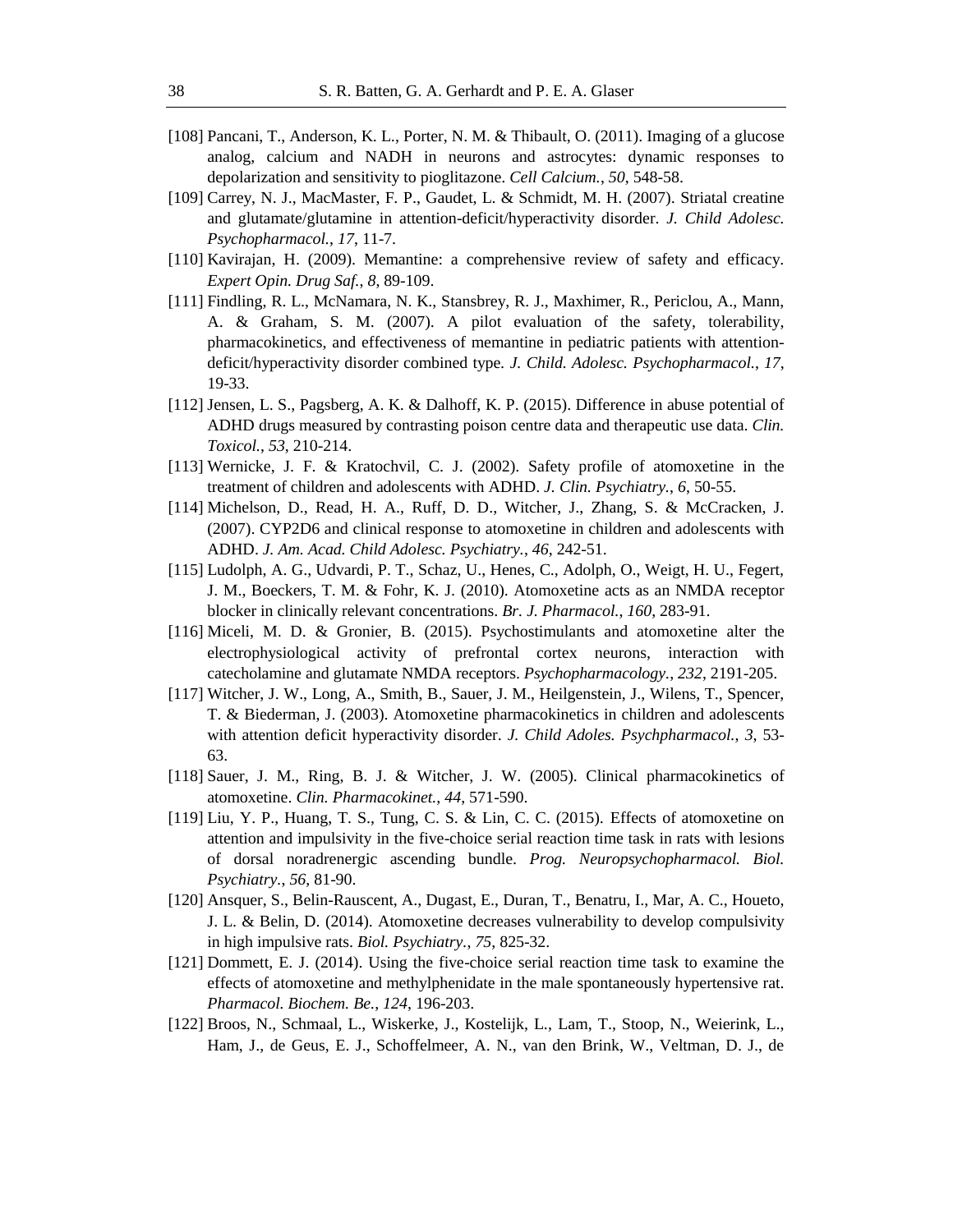Vries, T. J., Pattij, T. & Goudriaan, A. E. (2012). The relationship between impulsive choice and impulsive action: a cross-species translational study. *PLoS One.*, *7*, 1-9.

- [123] Bayless, D. W., Perez, M. C. & Daniel, J. M. (2015). Comparison of the validity of the use of the spontaneously hypertensive rat as a model of attention deficit hyperactivity disorder in males and females. *Behav. Brain Res.*, *286*, 85-92.
- [124] Shibasaki, Y., Hayata-Takano, A., Hazama, K., Nakazawa, T., Shintani, N., Kasai, A., Nagayasu, K., Hashimoto, R., Tanida, M., Katayama, T., Matsuzaki, S., Yamada, K., Taniike, M., Onaka, Y., Ago, Y., Waschek, J. A., Koves, K., Reglodi, D., Tamas, A., Matsuda, T., Baba, A. & Hashimoto, H. (2015). Atomoxetine reverses locomotor hyperactivity, impaired novel object recognition, and prepulse inhibition impairment in mice lacking pituitary adenylate cyclase-activating polypeptide. *Neuroscience.*, *297*, 95-104.
- [125] Montes, D. R., Stopper, C. M. & Floresco, S. B. (2015). Noradrenergic modulation of risk/reward decision making. *Psychopharmacology*., 1-15.
- [126] Yates, J. R., Perry, J. L., Meyer, A. C., Gipson, C. D., Charnigo, R. & Bardo, M. T. (2014). Role of medial prefrontal and orbitofrontal monoamine transporters and receptors in performance in an adjusting delay discounting procedure. *Brain Res.*, *1574*, 26-36.
- [127] Del'Guidice, T., Lemasson, M., Etievant, A., Manta, S., Magno, L. A., Escoffier, G., Roman, F. S. & Beaulieu, J. M. (2014). Dissociations between cognitive and motor effects of psychostimulants and atomoxetine in hyperactive DAT-KO mice. *Psychopharmacology.*, *231*, 109-22.
- [128] Moon, S. J., Kim, C. J., Lee, Y. J., Hong, M., Han, J. & Bahn, G. H. (2014). Effect of atomoxetine on hyperactivity in an animal model of attention-deficit/hyperactivity disorder (ADHD). *PLoS One.*, *9*, 1-6.
- [129] Jordan, C. J., Harvey, R. C., Baskin, B. B., Dwoskin, L. P. & Kantak, K. M. (2014). Cocaine-seeking behavior in a genetic model of attention-deficit/hyperactivity disorder following adolescent methylphenidate or atomoxetine treatments. *Drug Alcohol Depend.*, *140*, 25-32.
- [130] Jordan, C. J., Harvey, R. C., Baskin, B. M., Rodriguez, K., Dellamorte, A., Dwoskin, L. P. & Kantak, K. M. (2015). Adolescent atomoxetine, but not methylphenidate, decreases cocaine-seeking behavior in a genetic model of attention-deficit/hyperactivity disorder. *Drug and Alcohol Depend.*, *146*, e118-e201.
- [131] Bitter, I., Angyalosi, A. & Czobor, P. (2012). Pharmacological treatment of adult ADHD*. Curr. Opin. Psychiatry.*, *25*, 529-34.
- [132] Brown, T. E., Holdnack, J., Saylor, K., Adler, L., Spencer, T., Williams, D. W., Padival, A. K., Schuh, K., Trzepacz, P. T. & Kelsey, D. (2011). Effect of atomoxetine on executive function impairments in adults with ADHD. *J. Attent. Dis.*, *15*, 130-38.
- [133] Michelson, D., Read, H. A., Ruff, D. D., Witcher, J., Zhang, S. & McCracken, J. (2007). CYP2D6 and clinical response to atomoxetine in children and adolescents with ADHD. *J. Am. Acad. Child Adolesc. Psychiatry.*, *46*, 242-51.
- [134] Schwartz, S. & Correll, C. U. (2014). Efficacy and safety of atomoxetine in children and adolescents with attention-deficit/hyperactivity disorder: results from a comprehensive meta-analysis and metaregression. *J. Am. Acad. Child Adolesc. Psychiatry.*, *253*, 174-87.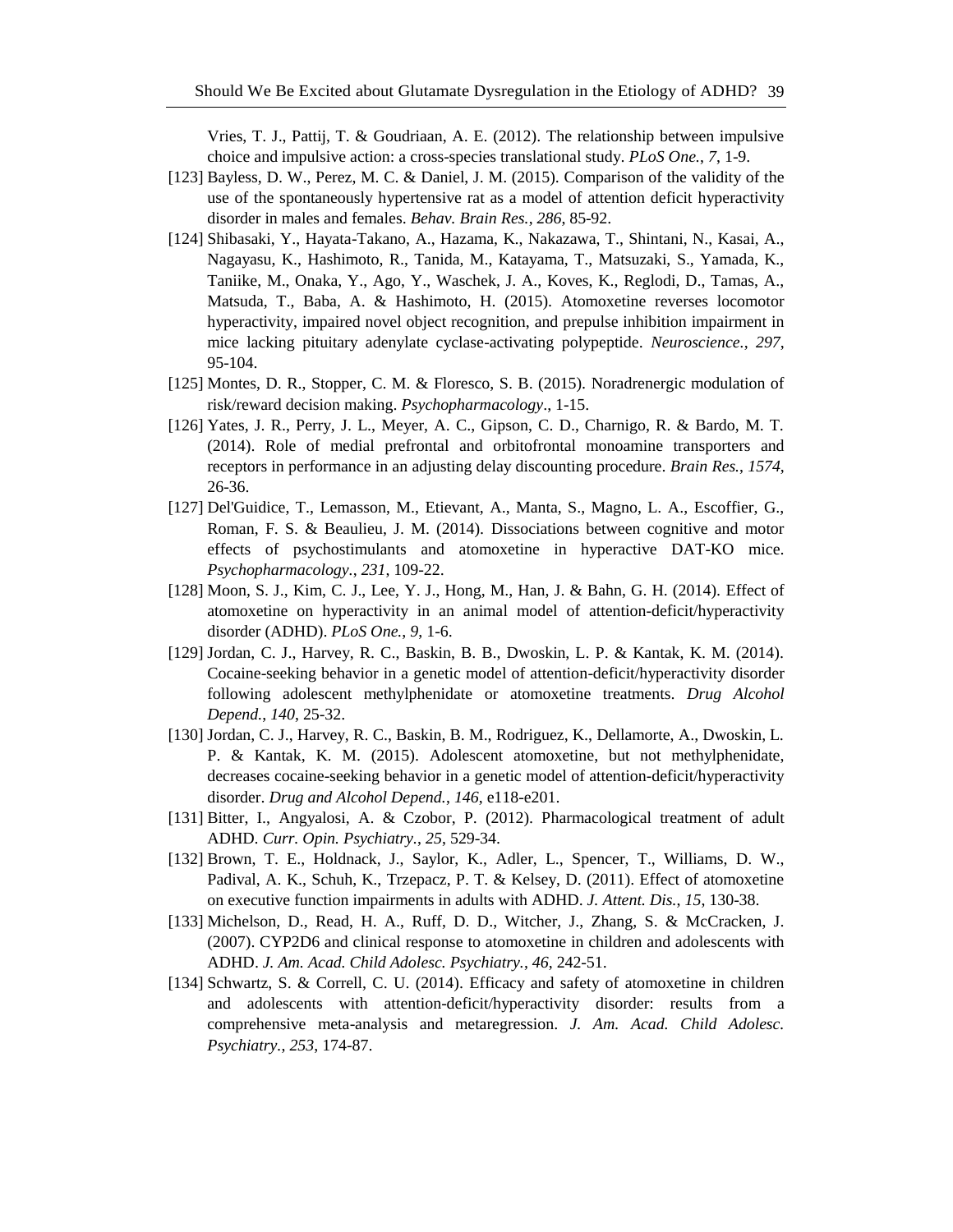- [135] Asherson, P., Stes, S., Nilsson, M., Berggren, L., Svanborg, P., Kutzelnigg, A. & Deberdt, W. (2015). The effects of atomoxetine on emotional control in adults with ADHD: An integrated analysis of multicenter studies. *Eur. Psychiatry*., doi: 10.1016/j.eurpsy.2014.12.002.
- [136] Wehmeier, P. M., Dittmann, R. W., Banaschewski, T. & Schacht, A. (2014). Does stimulant pretreatment modify atomoxetine effects on core symptoms of ADHD in children assessed by quantitative measurement technology? *J. Attent. Dis.*, *18*, 105-116.
- [137] Marchannt, B. K., Reimherr, F. W., Halls, C., Williams, E. D., Strong, R. E., Kondo, D., Soni, P. & Robison, R. J. (2011). Long-term open-label response to atomoxetine in adult ADHD: influence of sex, emotional dysregulation, and double-blind response to amoxetine. *Atten. Defic. Hyperact. Disord.*, *3*, 237-44.
- [138] Takahashi, M., Goto, T., Takita, Y., Chung, S. K., Wang, Y. G. & Shur-Fen, S. (2014). Open-label, dose-titration tolerability study of atomoxetine hydrochloride in Korean, Chinese, and Taiwanese adults with attention-deficit/hyperactivity disorder. *Asia Pac. Psychiatry.*, *6*, 62-70.
- [139] Gabriel, A. & Violato, C. (2011). Adjunctive atomoxetine to SSRIs or SNRIs in the treatment of adult ADHD patients with comorbid partially responsive generalized anxiety (GA): an open-label study. *Ann. Ny. Acad. Sci.*, *3*, 319-26.
- [140] Wilens, T. E., Newcorn, J. H, Kratochvil, C. J., Gao, H., Thomason C. K., Rogers, A. K., Feldman, P. D. & Levine, L. R. (2006). Long-term atomoxetine treatment in adolescents with attention-deficit/hyperactivity disorder. *J. Pediatr.*, *149*, 112-19.
- [141] Maeng S. & Zarate, C. A. (2007). The role of glutamate in mood disorders: results from the ketamine in major depression study and the presumed cellular mechanism Underlying its Antidepressant Effects. *Psychia. Rep.*, *9*, 467-74.
- [142] Kornhuber, J., Kennepohl, E.M., Bleich, S., Wiltfang, J., Kraus, T., Reulbach, U. & Meineke, I. (2007). Memantine pharmacotherapy. A naturalistic study using a population pharmacokinetic approach. *Clinical Pharmacokinetics.*, *46*, 599-612.
- [143] Sani, G., Serra, G., Kotzalidis, G. D., Romano, S., Tamorri, S. M., Manfredi, G., Caloro, M., Telesforo, C. L., Caltagirone, S. S., Panaccione, I., Simonetti, A., Demontis, F., Serra, G. & Girardi, P. (2012). The role of memantine in the treatment of psychiatric disorders other than the dementias: A review of current preclinical and clinical evidence. *CNS Drugs.*, *26*, 663-90.
- [144] Sukhanov, I. M., Zakharova, E. S., Danysz, W. & Bespalov, A. Y. (2004). Effects of NMDA receptor channel blockers, MK-801 and memantine, on locomotor activity and tolerance to delay of reward in Wistar Kyoto and spontaneously hypertensive rats. *Behavioural Pharmacology.*, *15*, 263-71.
- [145] Cottone, P., Lemolo, A., Narayan, A. R., Kwak, J., Momaney, D. & Sabino, V. (2013). The uncompetitive NMDA receptor antagonists ketamine and memantine preferentially increase the choice for a small, immediate reward in low-impulsive rats. *Psychopharmacology.*, *226*, 127-38.
- [146] Surman, C. B., Hammerness, P. G., Petty, C., Spencer, T., Doyle, R., Napolean, S., Chu, N., Yorks, D. & Biederman, J. (2013). A pilot open label prospective study of memantine monotherapy in adults with ADHD. *World J. Biol. Psychiatry.*, *14*, 291-8.
- [147] Biederman, J., Fried, R., Tarko, L., Surman, C., Spencer. T., Pope, A., Grossman, R., McDermott, K., Woodworth, K. Y. & Faraone, S. V. (2014). Memantine in the